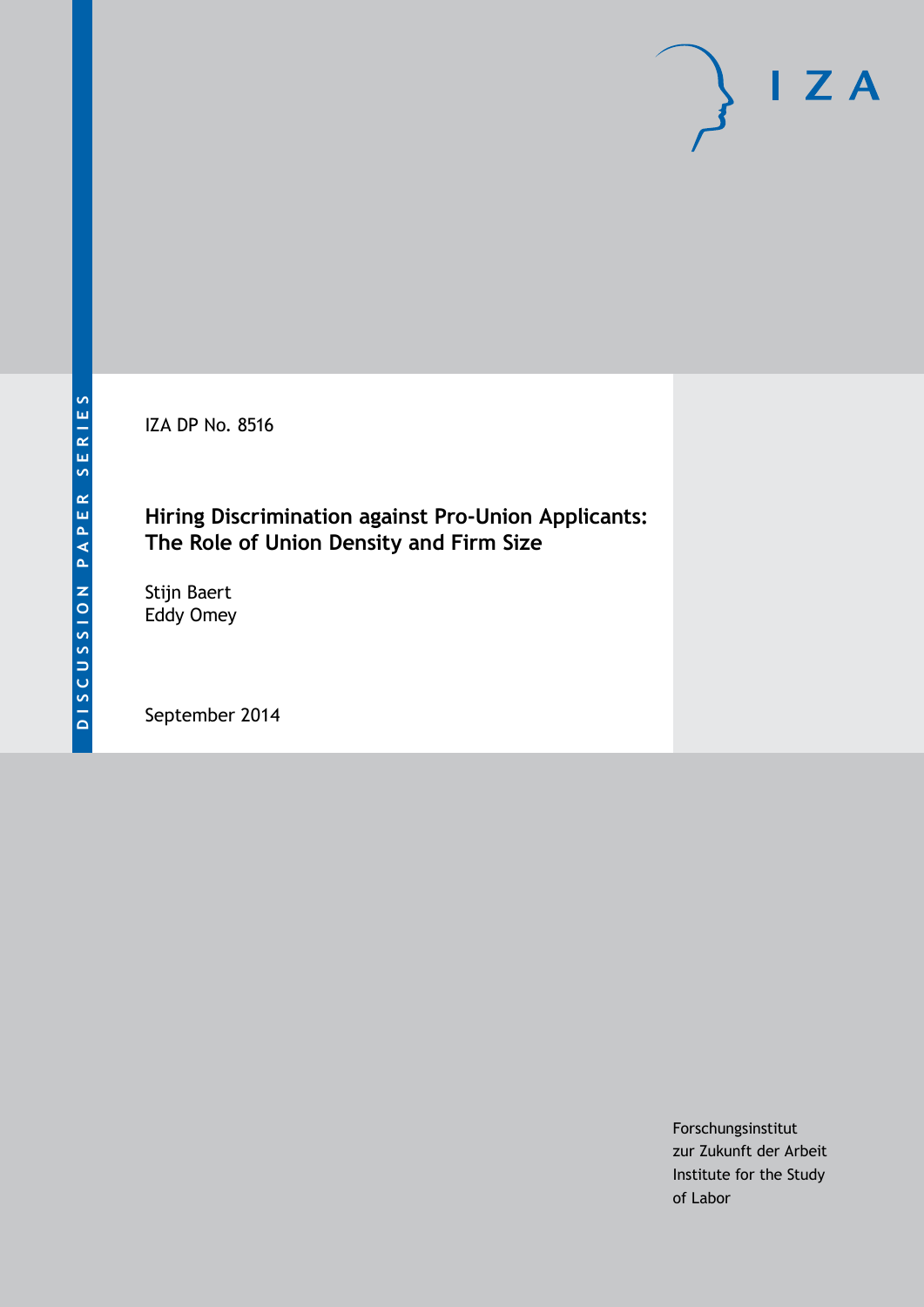# **Hiring Discrimination against Pro-Union Applicants: The Role of Union Density and Firm Size**

## **Stijn Baert**

*Ghent University and IZA*

## **Eddy Omey**

*Ghent University*

## Discussion Paper No. 8516 September 2014

IZA

P.O. Box 7240 53072 Bonn **Germany** 

Phone: +49-228-3894-0 Fax: +49-228-3894-180 E-mail: [iza@iza.org](mailto:iza@iza.org)

Any opinions expressed here are those of the author(s) and not those of IZA. Research published in this series may include views on policy, but the institute itself takes no institutional policy positions. The IZA research network is committed to the IZA Guiding Principles of Research Integrity.

The Institute for the Study of Labor (IZA) in Bonn is a local and virtual international research center and a place of communication between science, politics and business. IZA is an independent nonprofit organization supported by Deutsche Post Foundation. The center is associated with the University of Bonn and offers a stimulating research environment through its international network, workshops and conferences, data service, project support, research visits and doctoral program. IZA engages in (i) original and internationally competitive research in all fields of labor economics, (ii) development of policy concepts, and (iii) dissemination of research results and concepts to the interested public.

<span id="page-1-0"></span>IZA Discussion Papers often represent preliminary work and are circulated to encourage discussion. Citation of such a paper should account for its provisional character. A revised version may be available directly from the author.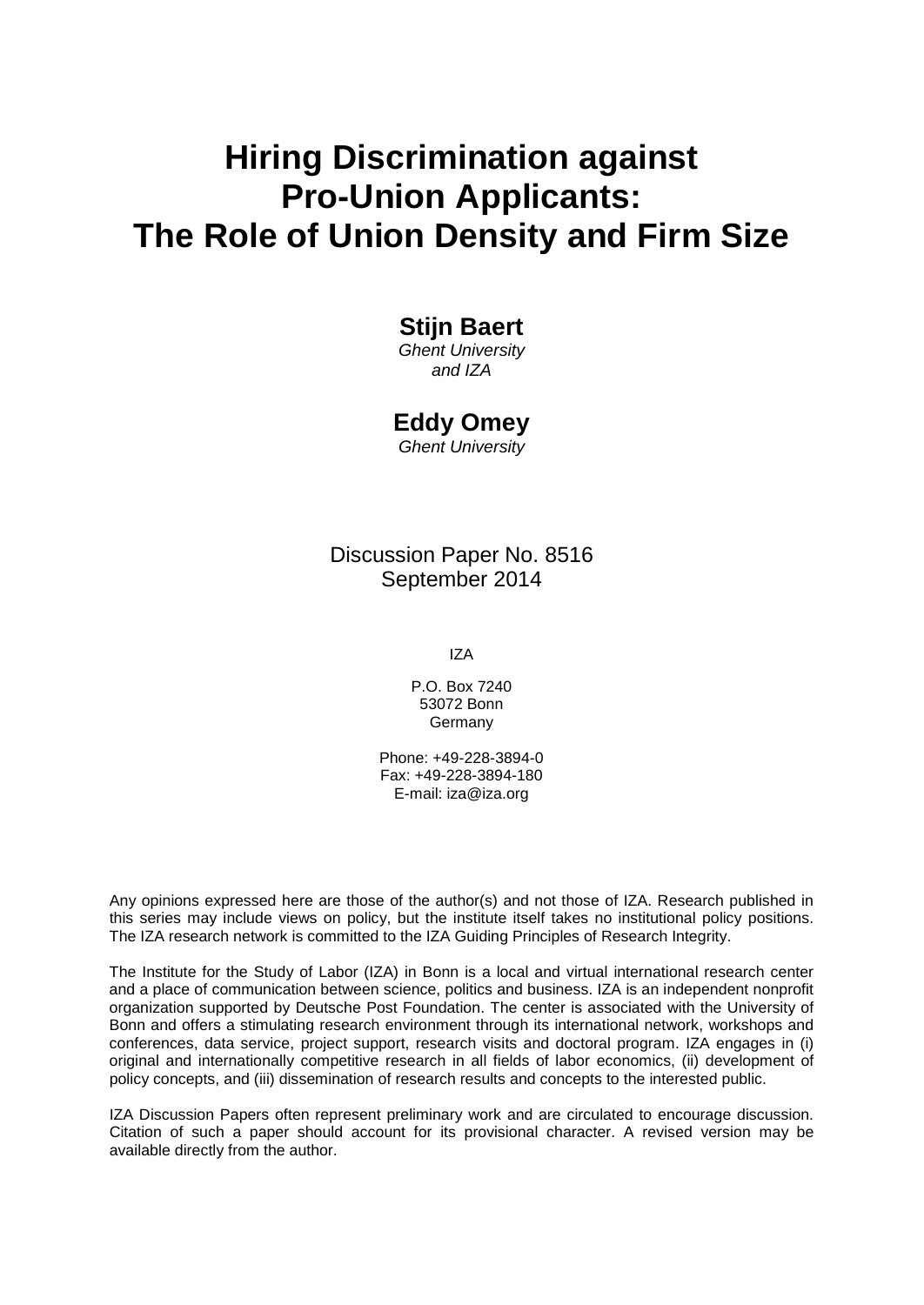IZA Discussion Paper No. 8516 September 2014

## **ABSTRACT**

## **Hiring Discrimination against Pro-Union Applicants: The Role of Union Density and Firm Size[\\*](#page-1-0)**

We study the causal impact of revealing pro-unionism during the recruitment stage on hiring chances. To this end, we conduct a randomised field experiment in the Belgian labour market. When matched with employer and sector data, the experimentally gathered data enable us to test the heterogeneity of discrimination against pro-union applicants by the union density in the sector and the size of the firm. We find that disclosure of pro-unionism affects hiring chances in a negative way and that – in line with our expectations based on the literature – this negative impact is stronger in highly unionised sectors.

JEL Classification: J53, J71, C93

Keywords: trade unions, union density, hiring discrimination, randomised field experiments

Corresponding author:

Stijn Baert Ghent University Sint-Pietersplein 6 B-9000 Gent Belgium E-mail: [Stijn.Baert@UGent.be](mailto:Stijn.Baert@UGent.be)

Authorisation: The present research was reviewed and approved by the Ethical Affairs Committee of the Faculty of Economics and Business Administration of Ghent University. Acknowledgements: We thank Niels Groothaert for his excellent research assistance. In addition, we are grateful to Sabien Dobbelaere, Glenn Rayp and Walter Van Trier for their useful comments and advice.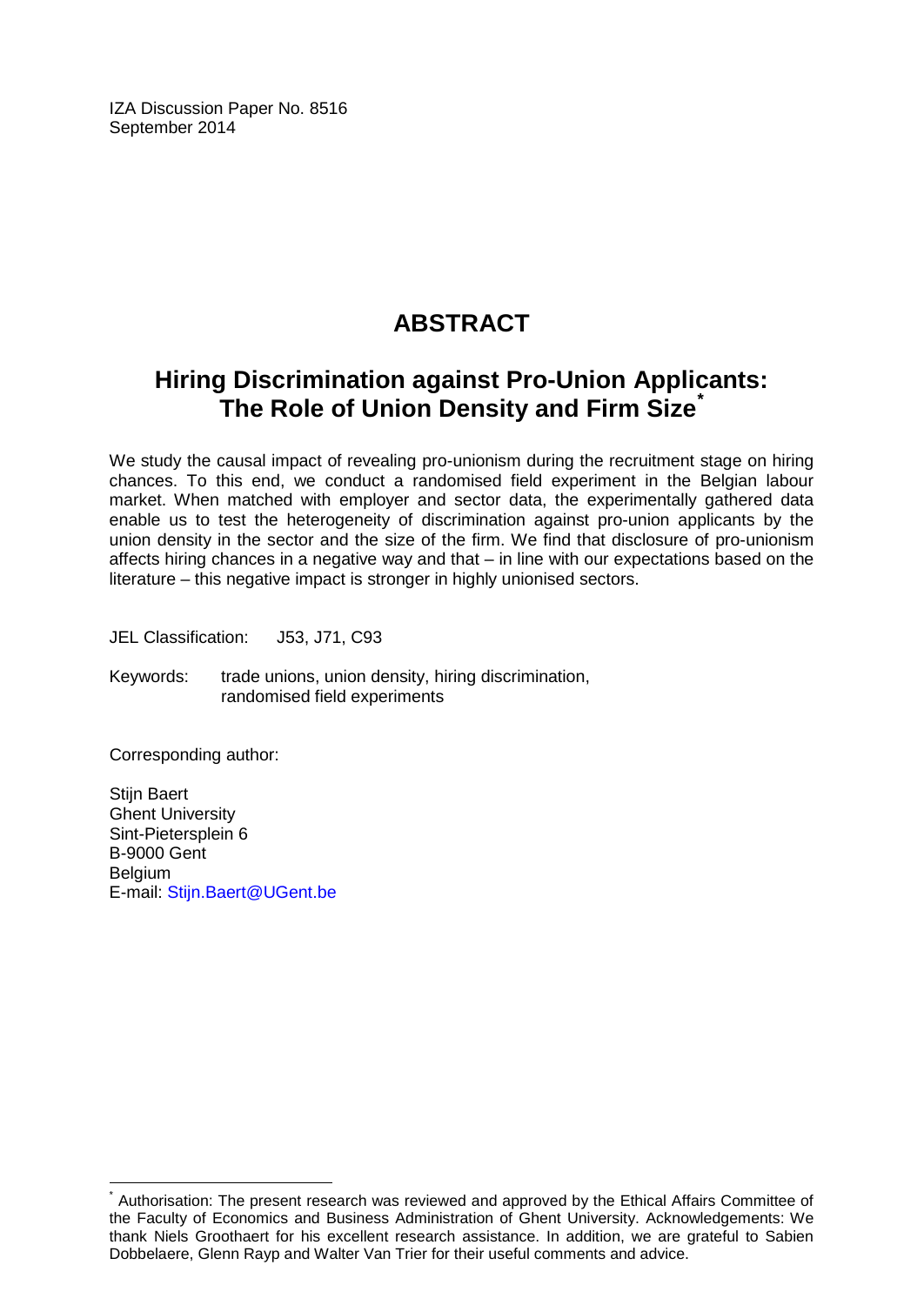### **1 Introduction**

During the last several decades, economists have expressed a deep interest in studying employers' resistance to unionism and union organising. On the one hand, this managerial resistance may be, as argued by Dundon (2002), due to employers' ideological distaste of unionism and the different cultural attitudes between employers and unions toward, for instance, corporate identity, long hours, unpaid overtime and performance monitoring (Dundon, 2002; Krats and Brown, 2013). On the other hand, this opposition is related to the fact that employers see unions as interfering with their cost minimisation and profit maximisation goals. Based on a literature review on the relationship between unionism and economic performance by Hirsch (2004), the latter source of opposition seems to be rational to some extent: overall, it is found that profits and productivity growth are affected in a non-positive way by unionism.**<sup>1</sup>** This is directly related to unions' success in bargaining for above-market wages or in capturing quasi-rents (Bryson et al., 2011; Freeman and Kleiner, 1999; Rios-Avila and Hirsch, 2014; Vernon and Rogers, 2013) and may be indirectly mediated by the empirical finding that unionised employees are, on average, more often on sick leave and less job-satisfied than nonunionised employees (Artz, 2010; Artz, 2012; García-Serrano, 2009; Hopkins, 2014; Mastekaasa, 2013).

On the one hand, this managerial opposition to unionism leads to strategic policy against unions as a whole with respect to employers.

<span id="page-3-0"></span> $1$  There are, however, some exceptions to this finding. See, for instance, the meta-analysis of the effect of unions on firm profitability by Doucouliagos and Laroche (2009) or the recent evidence on the effect of trade union activities on productivity in Japan provided by Morikawa (2010).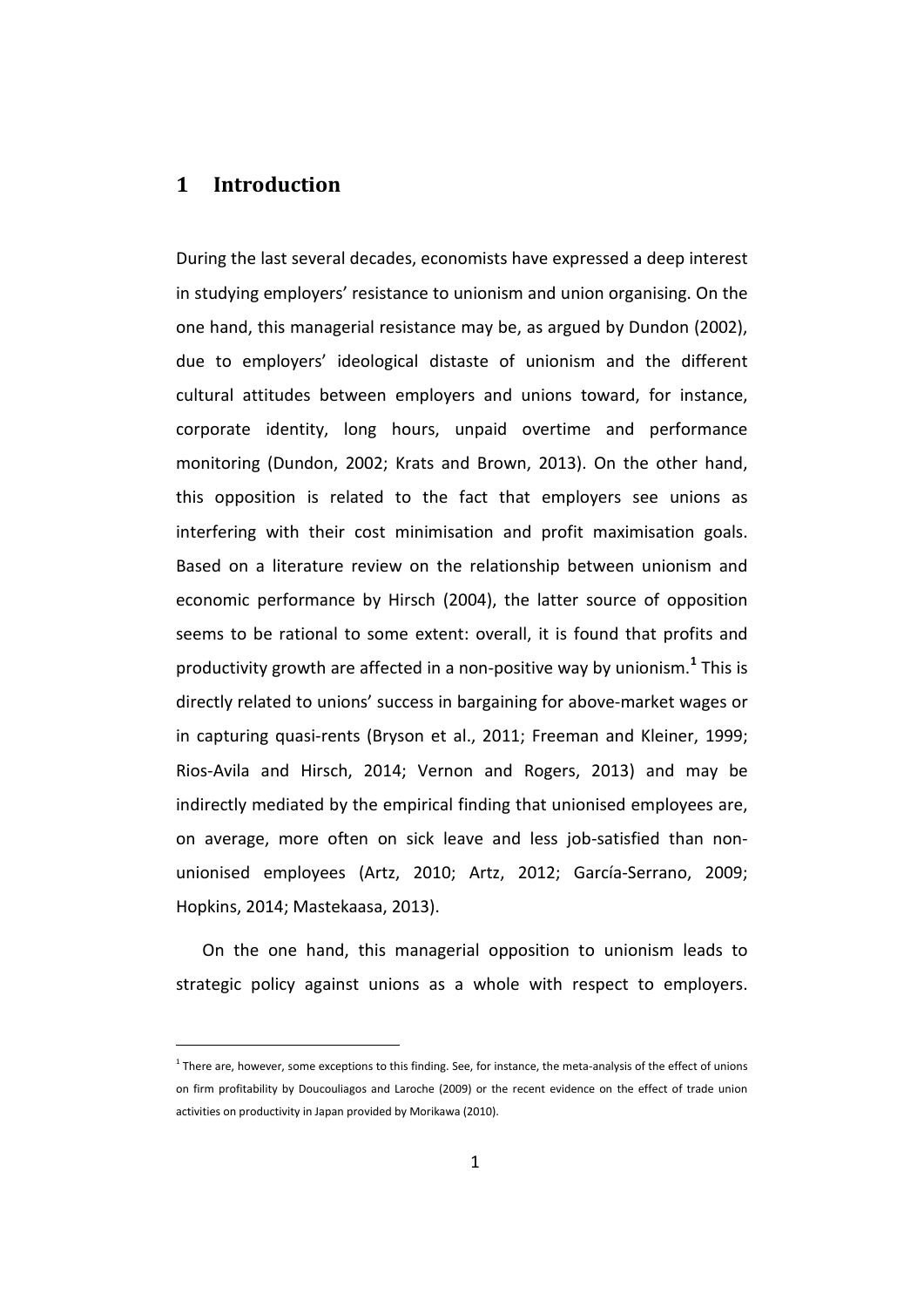Former studies on labour-management disputes show how employers prevent unions from forming, weaken existing unions and apply pressure on unions during negotiations (see, for instance, Bentham (2002) for Canada; Gall (2004) and Heery and Simms (2010) for the United Kingdom; Cooke (1985a, 1985b), Freeman and Kleiner (1990), Hatton (2014) and Lawler and West (1985) for the United States).

On the other hand, also at the individual employee level, union membership and union activism may lead to unfavourable treatment by employers. Former research provides suggestive evidence for a negative impact of (disclosed) union affiliation on hiring chances, job tenure and wages (Brochu and Morin, 2012; Cooke, 1985b; Kleiner, 1984; Leap et al., 1990; Redman et al., 1990; Saltzman, 1995; Servais, 1977; van den Broek, 2003). Most of these contributions rely on the qualitative analysis of unfair labour practices heard by national labour relation boards or the analysis of recruitment methods (designed to be antithetic to workplace unionism) and therefore do not provide a clear measure of discrimination based on union affiliation. The other studies are based on surveyed employee or employer perceptions on unequal treatment based on union affiliation. These researchers' results are inherently subjective and may be driven by the survey participants' goal to demonstrate the (non-)existence of discrimination. An exception is Saltzman (1995) matching data on real job applicants eager to vote for union representation with their hiring outcomes. Notwithstanding his ingenious research design, however, Saltzman's (1995) results also cannot be interpreted as causal because applicants who appear very similar based on the observable characteristics in the researcher's data except for their pro-union view may look very different with respect to employers in various aspects that are unobservable to the researcher but drive productivity (such as motivation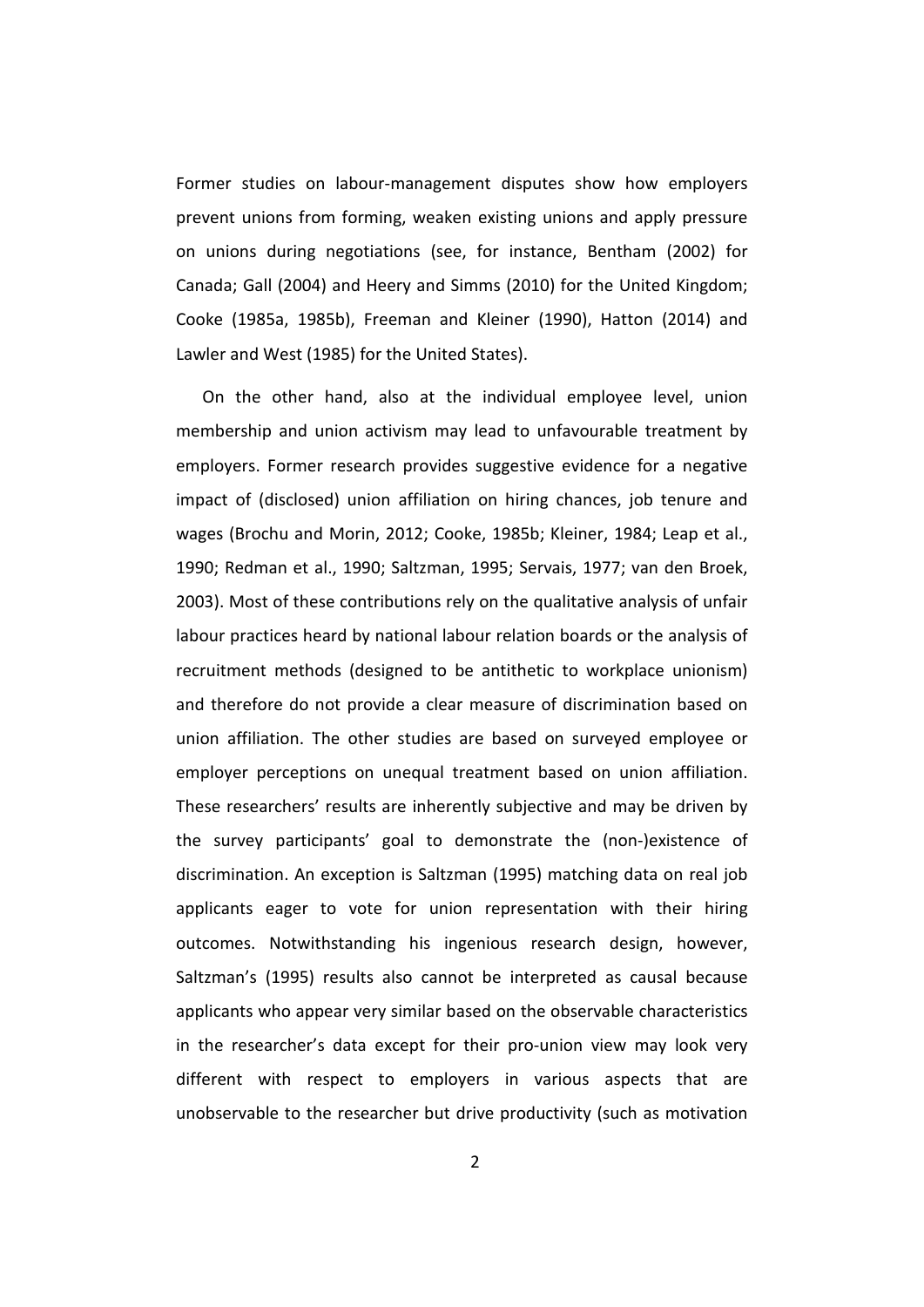and ability).

In this study, we are the first to estimate hiring discrimination against pro-union job candidates in a direct way. To this end, we conduct a field experiment in Flanders in which fictitious job applications of school-leavers are sent to real job openings. $<sup>2</sup>$  $<sup>2</sup>$  $<sup>2</sup>$  The fictitious applicants are randomised</sup> over the (treatment of) disclosure of the membership of the youth wing of a trade union. By monitoring the subsequent call-back by this disclosure, unequal treatment is identified directly and can be interpreted in a causal way. Because, by construction, the employer's entire decision making information is under our control, we are able to disentangle employer discrimination from all alternative explanations of heterogeneous hiring outcomes such as differences in human capital and differential employee preferences.

When matched with employer and sector data, the experimentally gathered data enable us to test two formerly established hypotheses in the context of individual union affiliation and labour market discrimination in a direct way. First, we test the hypothesis that unfavourable treatment of pro-union job applicants is higher in sectors where union density is high. Previous confrontations with trade unions in these sectors may encourage employers to try to prevent further strengthening of these unions. Moreover, employers in these sectors may have already found out that the probability of detection of unequal treatment is quite small (Kleiner, 1984). Second, we hypothesise that discrimination against pro-union job applicants is higher in small firms. There are at least three reasons why this may be the case. First, larger companies are, on average, characterised by more elaborate and objective recruitment procedures. Second, small non-

<span id="page-5-0"></span> $2$  Flanders is the northern, Dutch-speaking part of Belgium.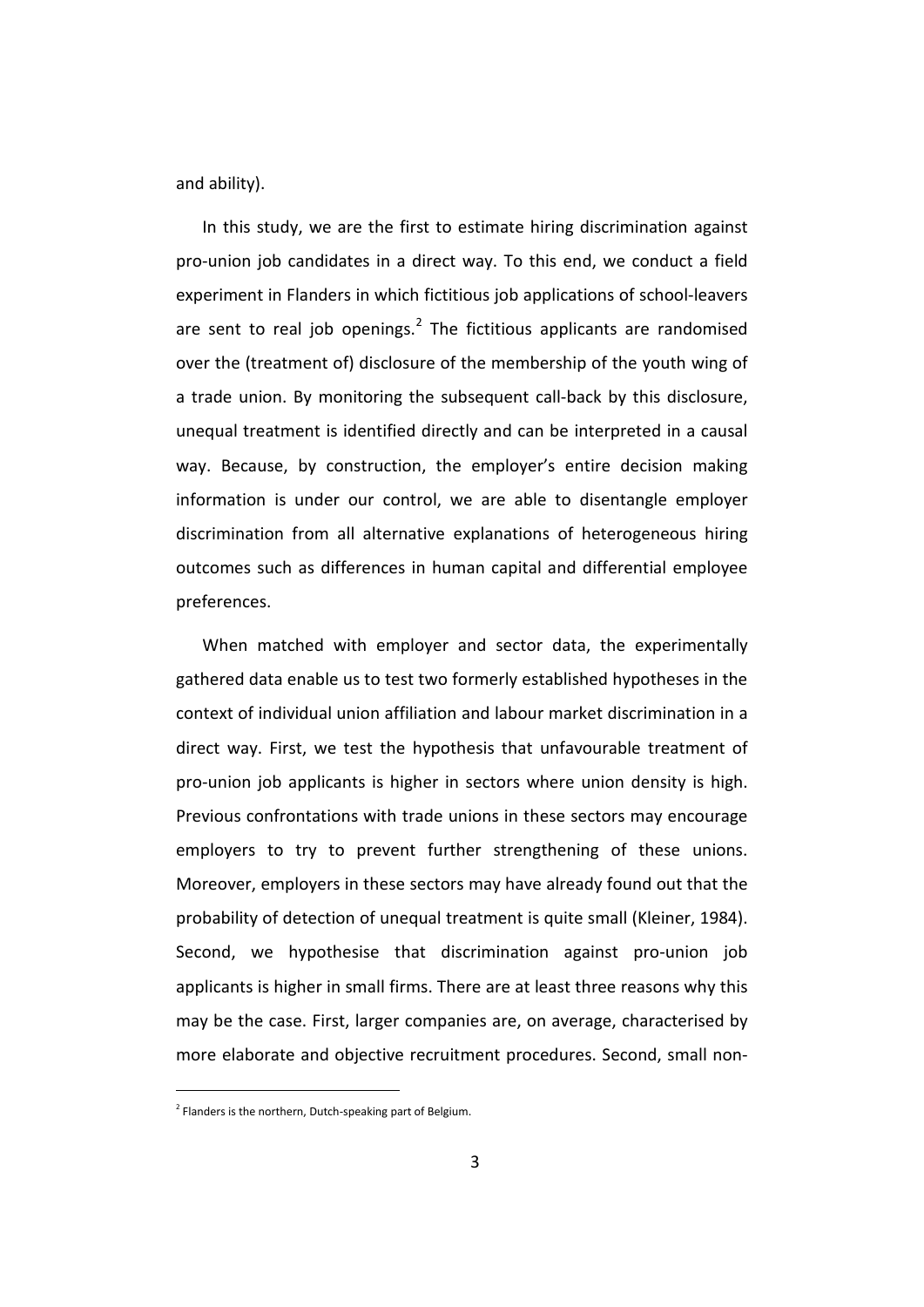unionised companies may fear that recruiting pro-union employees might encourage the striving for union activities or better labour conditions within the firm. Third, unions often have a much stronger position in large firms, which makes discrimination based on union membership riskier (Goerke and Pannenberg, 2011; Kleiner, 1984; Wood et al., 2009; Woodhams and Lupton,  $2006$ ).<sup>[3](#page-5-0)</sup>

The remainder of this article is structured in the following way. In the next section, we will provide the reader with a brief description of the institutional setting concerning trade unions in Belgium (and ipso facto in Flanders). In Section 3, we present the design of our randomised field experiment aimed at measuring labour market discrimination against prounion applicants on the one hand and testing the additional research hypotheses formulated in the former paragraph on the other hand. In Section 4, we present our research results based on a statistical examination of the experimentally gathered data. Finally, we present our conclusions regarding the research, as well as several limitations.

## **2 Institutional Context**

Together with the Scandinavian countries, Belgium is characterised by a fairly high union density, i.e., a high share of union members among the wage and salary earners. In 2009, approximately 52% of employees were

<span id="page-6-0"></span><sup>&</sup>lt;sup>3</sup> From an empirical point of view, the latter hypothesis is confirmed in an indirect way by Goerke and Pannenberg (2011) finding a negative effect of union membership on individual dismissals in large firms and by Woodhams and Lupton (2006) finding a positive effect of the presence of an HR professional at the firm, which is more common in large firms, on equality policies.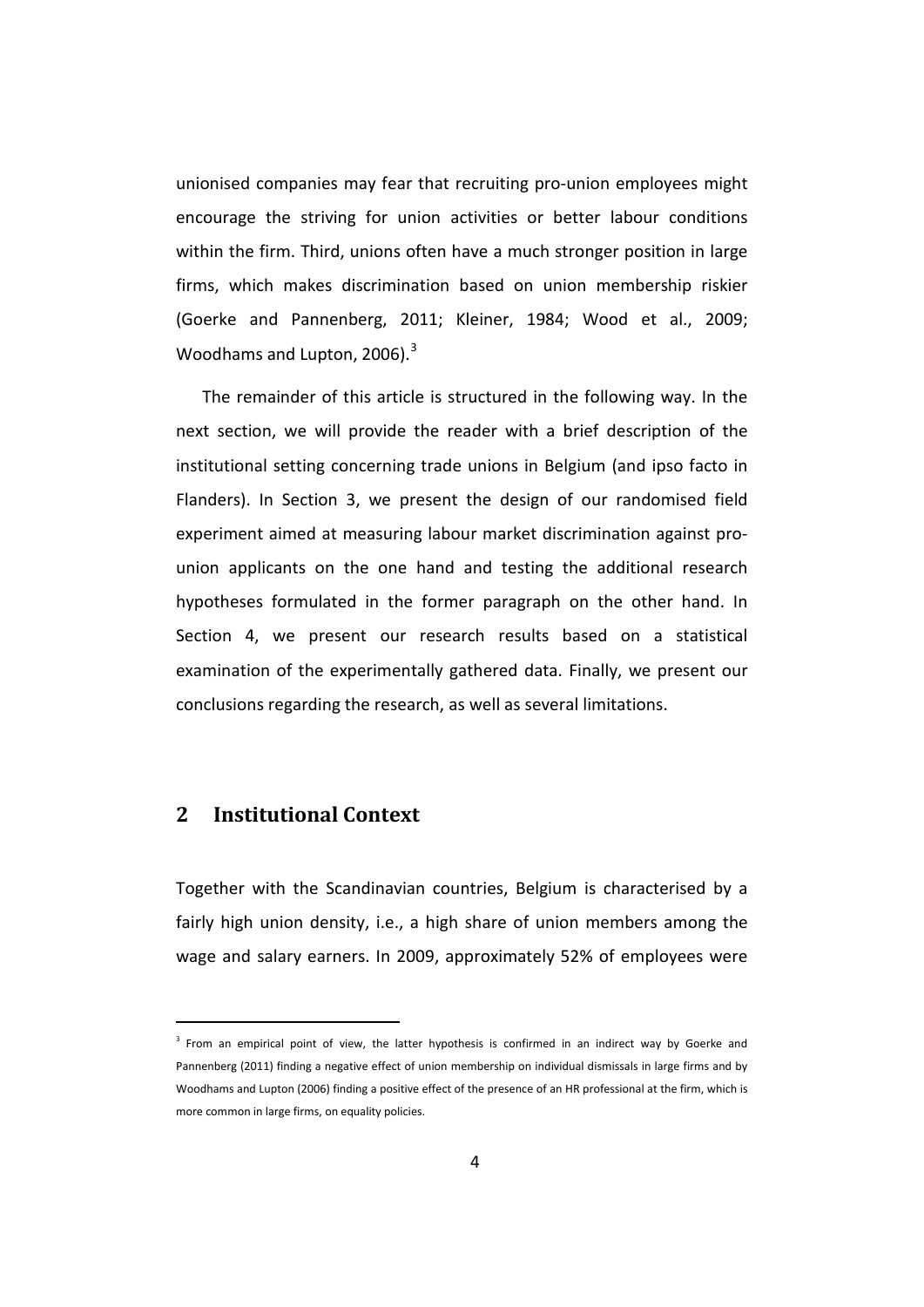unionised. In contrast with most other European countries, this rate was quite stable during the last three decades (Van Rie et al., 2011; Liagre, 2012). Moreover, as summarised by Liagre (2012), union density is not significantly heterogeneous by age and firm size. On the other hand, union density varies by sector. It is the highest (higher than 70%) in the sectors of agriculture, manufacture of wood, manufacture of fabricated metal products, electricity, gas and water supply, construction and water transport and the lowest (lower than 35%) in the sectors of computer and related activities. An explanation for the high union density in Belgium, as provided by Van Rie et al. (2011), is the presence of the so-called Ghent system, i.e., a system of  $-$  in the case of Belgium, compulsory  $$ unemployment insurance that is subsidised by the public authorities but in which trade unions provide benefits to the unemployed.

Maybe even more importantly, the coverage rate, that is the rate of employers whose labour market situations are regulated by a collective agreement bargained by the union, is approximately 96% (Ajzen, 2013). The Belgian industrial relations system can be described as both highly selforganising and highly structured (Fulton, 2011; Liagre, 2012; Omey, 2013). It is based on compromise between employer organisations and trade unions meeting each other at the national, sectoral and firm levels. The negotiations held in sectoral joint committees composed of representatives of employers active in the sector and the three most important trade union confederations (cf. infra) are important. These negotiations, about wages and labour conditions (quality of work), lead to collective labour agreements that are binding for all employers and employees in the industries covered by these committees (Ajzen, 2013; Liagre, 2012; Omey, 2013).

5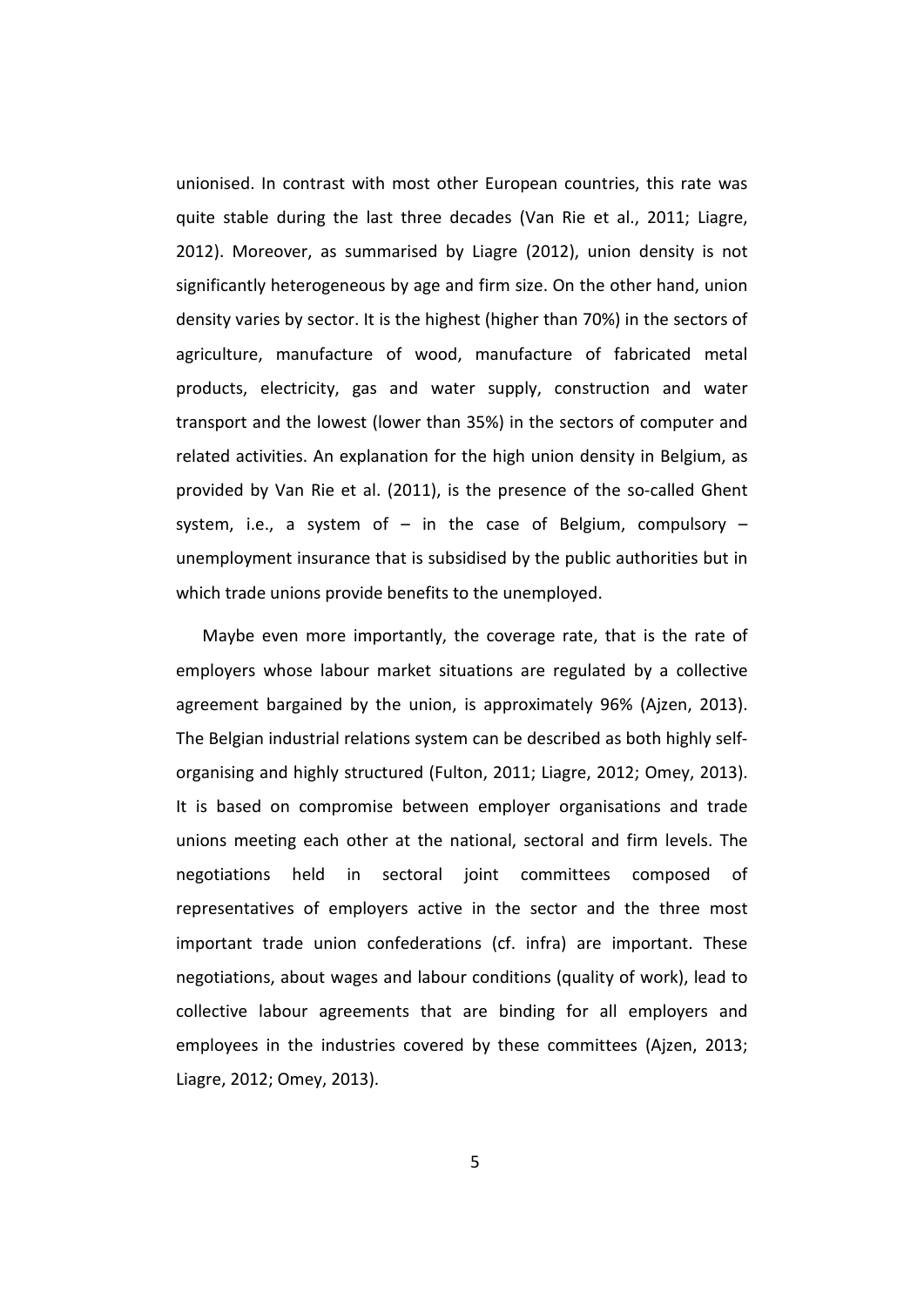Abstracting from a few independent unions covering workers in particular Belgian regions, occupations and firms, Belgian trade unions are divided into three competing confederations. First, the "General Federation of Belgian Labour" is a Socialist trade union, (initially) inspired by Marxist theory and the related "Class conflict". The Socialist trade union is, more than the other two confederations, focussed on confrontation with employers and outspoken in its support of government interference via economic planning and control and of nationalisation of basic services. Second, the "Confederation of Christian Trade Unions" is linked to the Christian movement and  $-$  to some extent  $-$  to the Christian democratic political party. The Christian union aims, in the spirit of important Papal Social Encyclicals such as Rerum Novarum, at a peaceful cooperation between social classes. Third, the "General Confederation of Liberal Trade Unions" is linked to the Belgian Liberal party and is comparable to the Christian trade union in its aim of a peaceful cooperation between employers and employees (Liagre, 2012, Omey, 2013). The Liberal union, however, is more outspoken in its plea against outrageous government intervention. The market shares of the Socialist, Christian and Liberal trade unions amounted to approximately 41%, 50% and 9%, respectively, in 2010 (Faniel and Vandaele, 2012).

The aforementioned confederations are comprised of several unions organised at the sectoral and/or occupational levels. The membership of a union is organised at this level (and not at the national level of the confederations). It is important for the remainder of the present study that all three aforementioned confederations have youth wings targeting student workers, graduates, interns, youth in part-time education and young employees. Members of the youth wing of a trade union (confederation) are automatically also members of the mother wing of this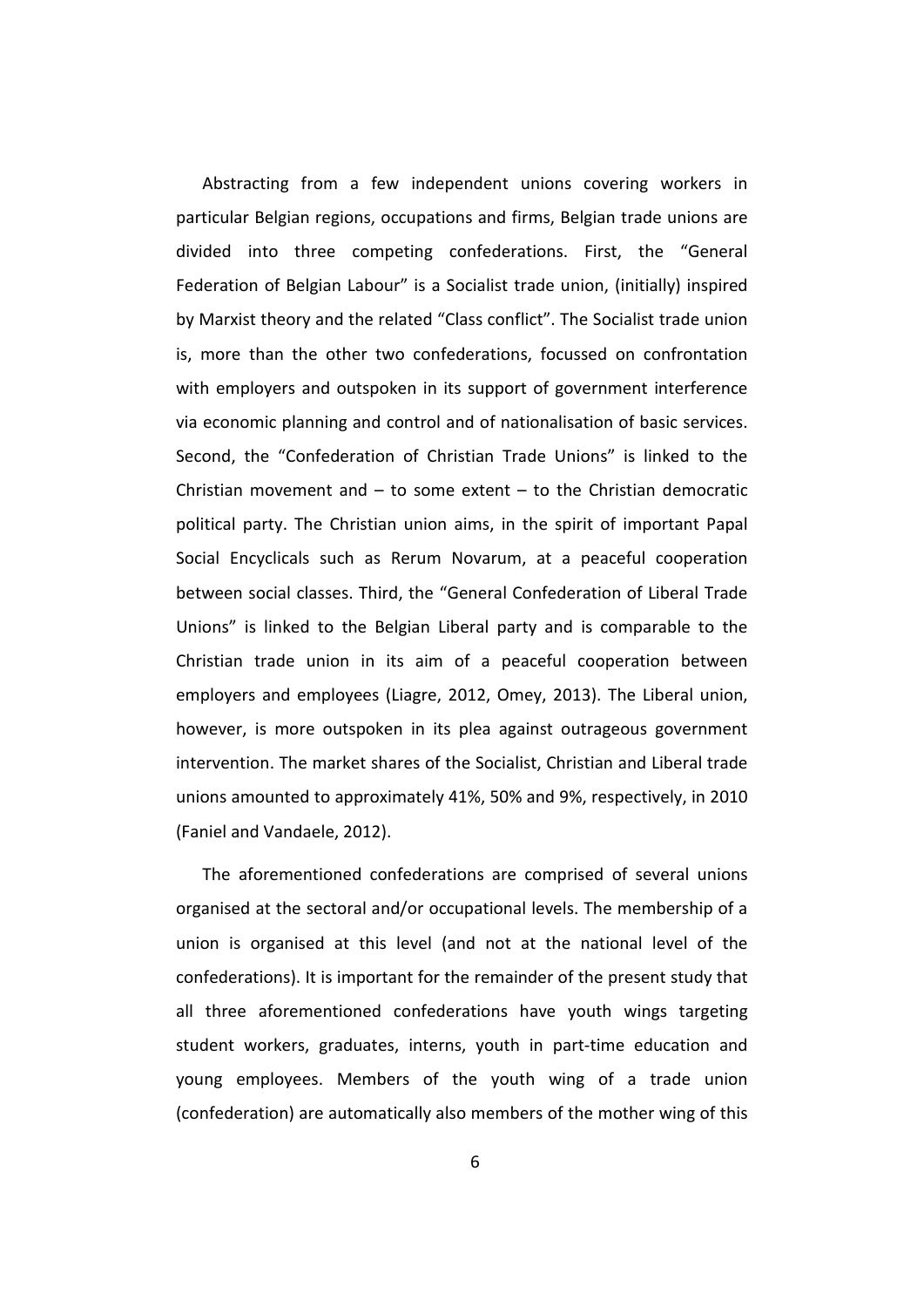union. These members are perceived, at least by the contact people of the confederations we spoke with, as more committed compared to the "average" trade union member. The membership of the youth wing of a union is organised at the regional (i.e., Flemish or Walloon) level.

#### **3 The Experiment**

## **3.1 Causal Evidence of Hiring Discrimination by means of a Field Experiment**

As mentioned in Section 1, and to the best of our knowledge, all former quantitative contributions to the literature on labour market discrimination against pro-union employees have been based on non-experimental data and, more concretely, on survey data. In general, these studies suffer from two important statistical problems that make a causal interpretation of their analyses problematic. First, job candidates who appear similar to researchers (except for their union affiliation characteristics) based on standard non-experimental data may look very different to employers. No conclusive proof of unequal treatment can be provided by means of regressions on these data, as researchers cannot control all relevant variables taken into account by employers in making their hiring, remuneration and promotion decisions. Second, it is possible that individuals with better economic outcomes – who may be more confident in their interaction both with interviewers and colleagues – are more willing to disclose their pro-union position. This may lead to an upwards bias of the measured outcomes of pro-union candidates. Based on other assumptions, a downwards bias is also possible.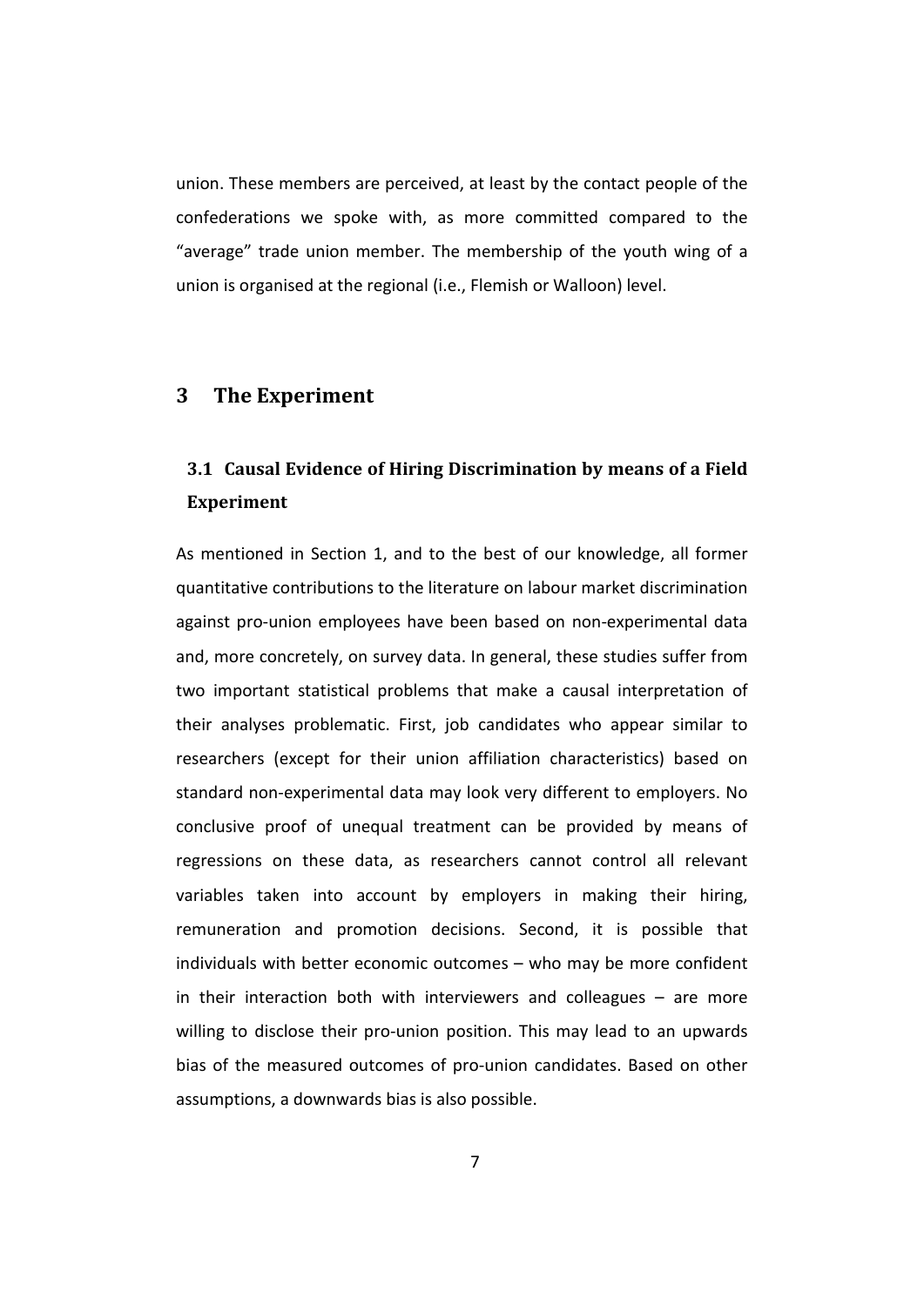To overcome the mentioned methodological problems, in this study, we gather data through an experimental approach. Specifically, we conduct a field experiment in which, in the spirit of Bertrand and Mullainathan (2004) studying ethnic discrimination in the United States, fictitious job applications are sent to real job openings. These applications are assigned to the treatment of disclosure of pro-unionism in a random fashion. By monitoring the subsequent call-backs from the employer side, unequal treatment is identified in a direct way and can be given a causal interpretation. All supply side characteristics are, by construction, equal for treated and control candidates. Thereby, the finding of call-back that is statistically significantly more or less in favour of our pro-union applicants can only be due to disclosure of this membership.

More concretely, we conducted our experiment between October 2013 and March 2014 in the Flemish labour market. Two applications of male job candidates with two years of relevant work experience, only differing in the characteristic that one indicated his membership in the youth wing of a trade union, were sent to 280 vacancies. These vacancies were randomly selected from the database of the Public Employment Agency of Flanders (VDAB), the region's major job search channel. We selected jobs in the private sector for two middle-low- and two middle-high-skilled occupations: operator, administrative clerk, industrial engineer and management assistant. We chose these particular occupations to obtain some variation in the selected vacancies' sectors.

#### **3.2 Construction of Fictitious Applications**

For each occupation in which we selected vacancies, we created two template applications comprised of a resume and a cover letter. We will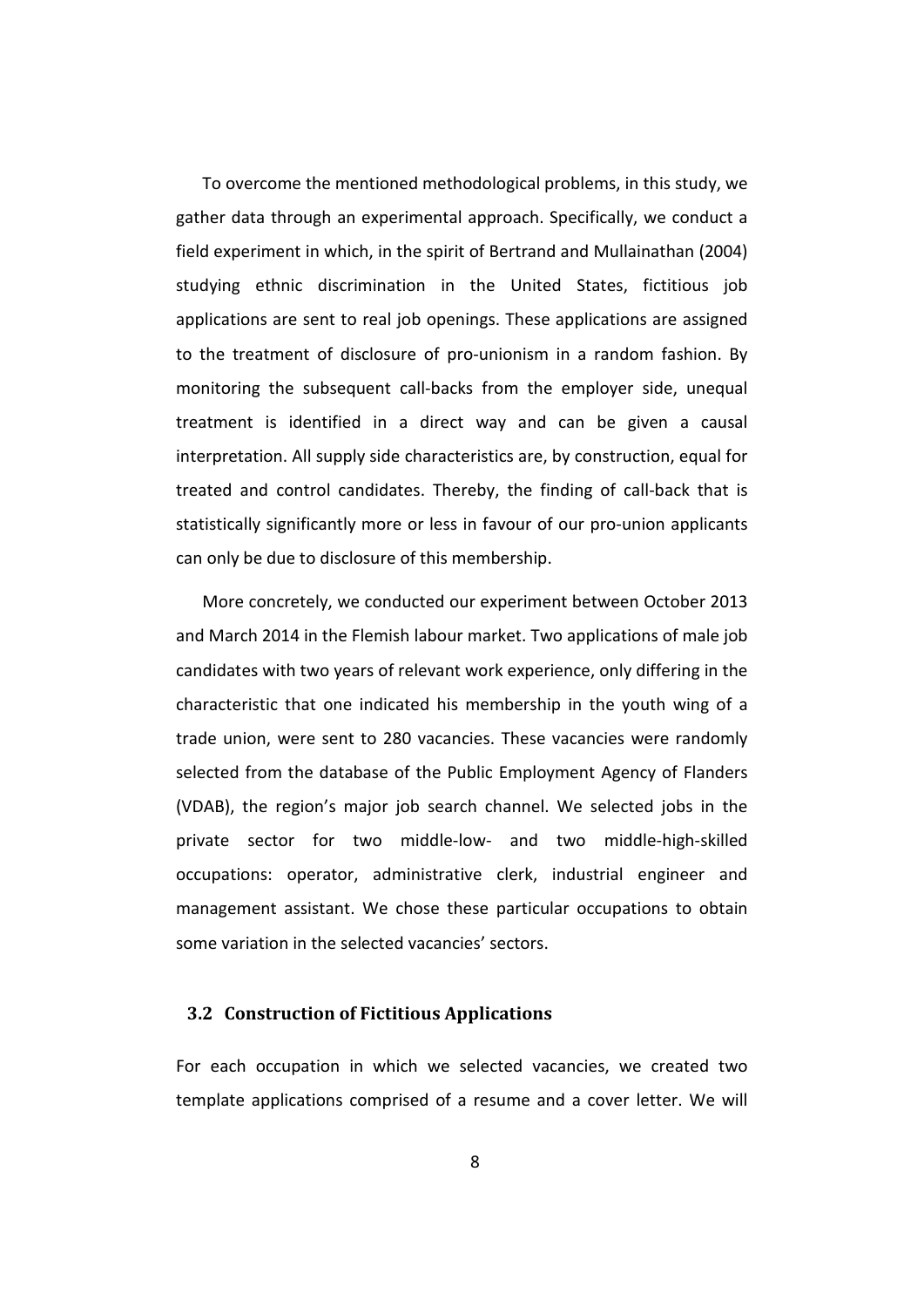refer to these applications as the "type A" and "type B" applications. These applications were equal in all productivity-relevant characteristics but differed in lay-out and details such as the particularly mentioned sports club. To ensure that our job applications were realistic and representative, example applications of the VDAB were used and calibrated for our purposes.

The type A and type B applicants were single males born, studying and living in comparable suburbs of Ghent, the second largest city of Flanders. These applicants graduated from secondary or tertiary education in June 2011 without any grade retention experience. The candidates applying for a job as an operator held a secondary education degree in mechanical maintenance, those applying for a job as an administrative clerk held a secondary education degree in commerce; those applying for a job as an industrial engineer, a Master's degree in industrial engineering; and those applying for a job as a management assistant, a Bachelor's degree in business administration. All of the applicants graduated from the same type of school, with a comparable reputation. Between August 2011 and October 2013 (the start of our experiment), the fictitious applicants were employed in an occupation equal to the one for which they applied in the experiment. A reason for the termination of their first job was not provided in the application.

Furthermore, we added to the type A and type B applications the following characteristics: Belgian nationality, Dutch mother tongue, driver's license, adequate English and French language skills and adequate IT skills. The cover letters indicated a person who was highly interested, motivated and organised. For the candidates applying for the jobs as an industrial engineer or as a management assistant, sport activities were also added.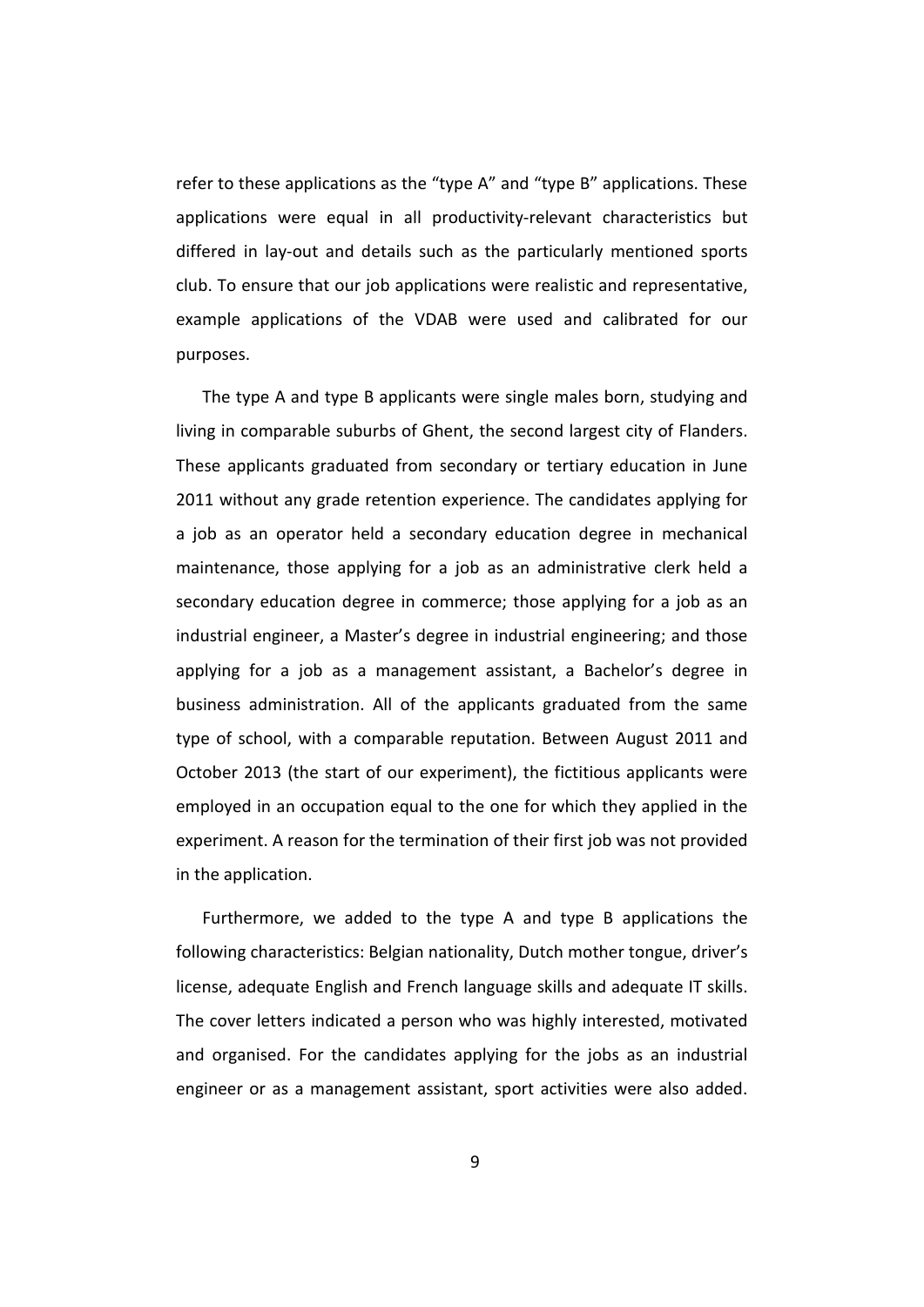Last, we appended a fictitious postal address (based on real streets in middle-class neighbourhoods) and a date of birth to all application templates.

#### **3.3 Randomised Disclosure of Pro-unionism**

We sent two fictitious job applications, one of type A and one of type B, to each selected vacancy. In one member of each pair (the "treated" member), the applicant indicated that he was a member of the youth wing of a Flemish trade union. This was done in the resume's "Other activities" section, in which it is common in Flanders to mention memberships. We opted for the membership of the youth wing of a union and not for the membership of the "mother" wing of the union for the following reason. In Flanders, as mentioned in Section 2, the membership of a classical trade union is related to the sector and/or occupation of the job in which one is employed. As a result, this membership might be (become) irrelevant when moving to another firm. Therefore, mentioning the membership of a classical trade union in the "Other activities" section of the resume would not have been realistic and would potentially have led to the detection of the experiment by some employers. In contrast, the membership of the youth wing of a trade union is, as mentioned in Section 2, organised at the regional (so Flemish) level and is not related to a particular job. Therefore, disclosing membership of such a youth wing in the "Other activities" section of the resume of a youth unemployed is (more) realistic. In addition, membership of the youth wing of a trade union is a stronger signal of union affiliation (or at least as unambiguous) than mother wing membership given that it cannot be prompted by motives related to the union's position in the provision of unemployment benefits (see Section 2)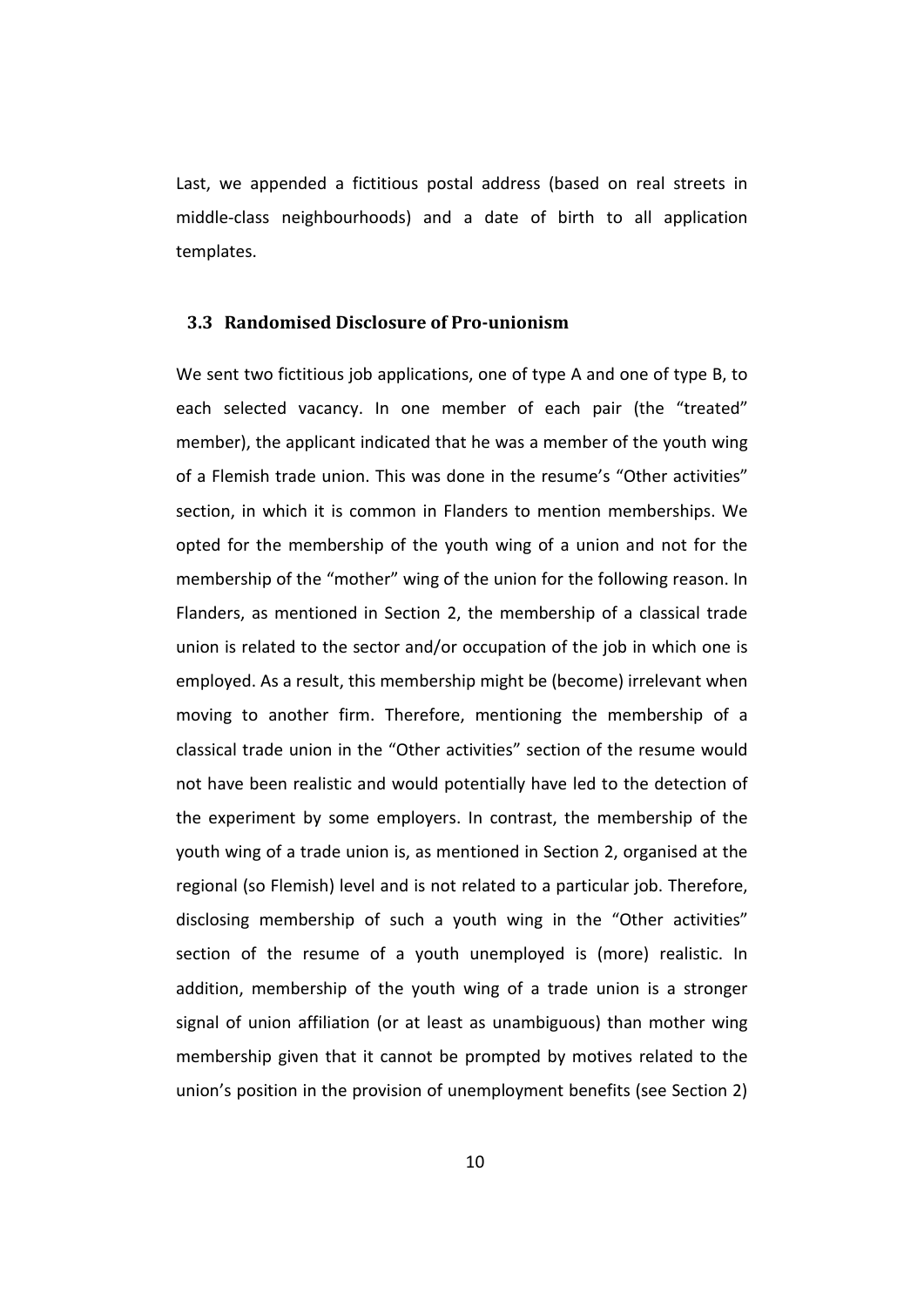and given the relatively low fraction of workers affiliated with a youth wing. $4$ 

In the other member of each pair (the "control" member), the applicant indicated that he was a member of a drama club. This was done to give both the treated and control candidates a signal of social engagement. By construction, we gave no direct indication of the control candidate's views towards unions. Therefore, this applicant could also have been a pro-union candidate not disclosing his membership. The comparison of treated candidates versus control candidates in our framework is therefore actually a comparison of "openly" union members on the one hand and candidates with an unrevealed view towards unions on the other hand. As a result, this comparison in fact captures the costs associated with disclosing union membership.

To eliminate any possible effect of the application type (A or B) on hiring outcomes, we alternately assigned the treatment of youth union membership to the type A and type B applications. As a result, the intended randomisation was realised by construction. In addition, we also alternated between the memberships of the three important (youth) trade unions of Belgium mentioned in Section 2. Subsequently, we sent the resulting combinations in an alternating order to the employers, each time with approximately 24 hours in between.

#### **3.4 Definition of Positive Call-Back**

We registered two email addresses and mobile phone numbers: one for

<span id="page-13-0"></span><sup>&</sup>lt;sup>4</sup> For instance, the Flemish Socialist trade union had a membership of 699423 in 2010 while its youth wing had a membership of only 28285.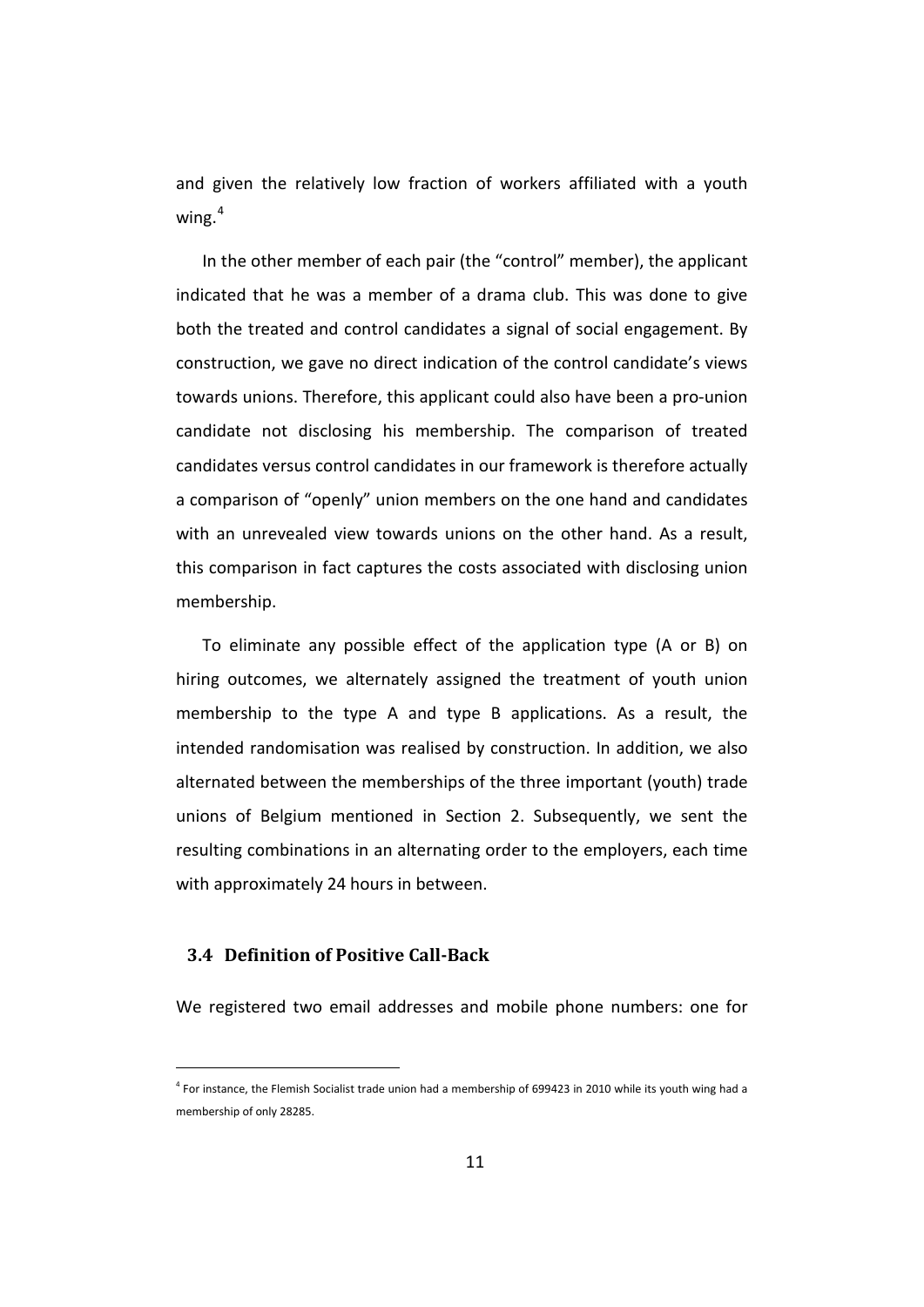the pro-union individuals and one for the individuals not mentioning any trade union affiliation. All fictitious job applications were sent to the selected real vacancies by email. In view of avoiding detection, we applied to no more than one vacancy from the same employer. Call-backs were received by email or by telephone voicemail. As we mentioned postal addresses with non-existent street numbers in the applications, we could not measure reactions from the employer side by regular mail. However, several Flemish human resource managers confirmed that, currently, employers rarely invite job candidates to selection interviews by the latter channel. To minimise inconvenience to the employers, we immediately declined positive call-back. All reactions from the employer side received later than 30 days after sending out the applications were discounted.

In our analysis of the gathered data, we will distinguish between two definitions of positive call-back. Positive call-back in a strict sense is defined, in the spirit of Bertrand and Mullainathan (2004), as the invitation for an interview concerning the job for which the fictitious candidate applied. Positive call-back in a broad sense includes, in addition to the former definition, the request to provide more information, the request to contact the employer or the proposal of an alternative job.

#### **4 Results**

#### **4.1 Do Employers Treat Pro-union Candidates Differently?**

Table 1 describes the experimentally gathered data. Overall, in 58 (99) of the 280 vacancies, at least one of both fictitious job candidates received a positive call-back in a strict sense (broad sense). 33 (67) cases resulted in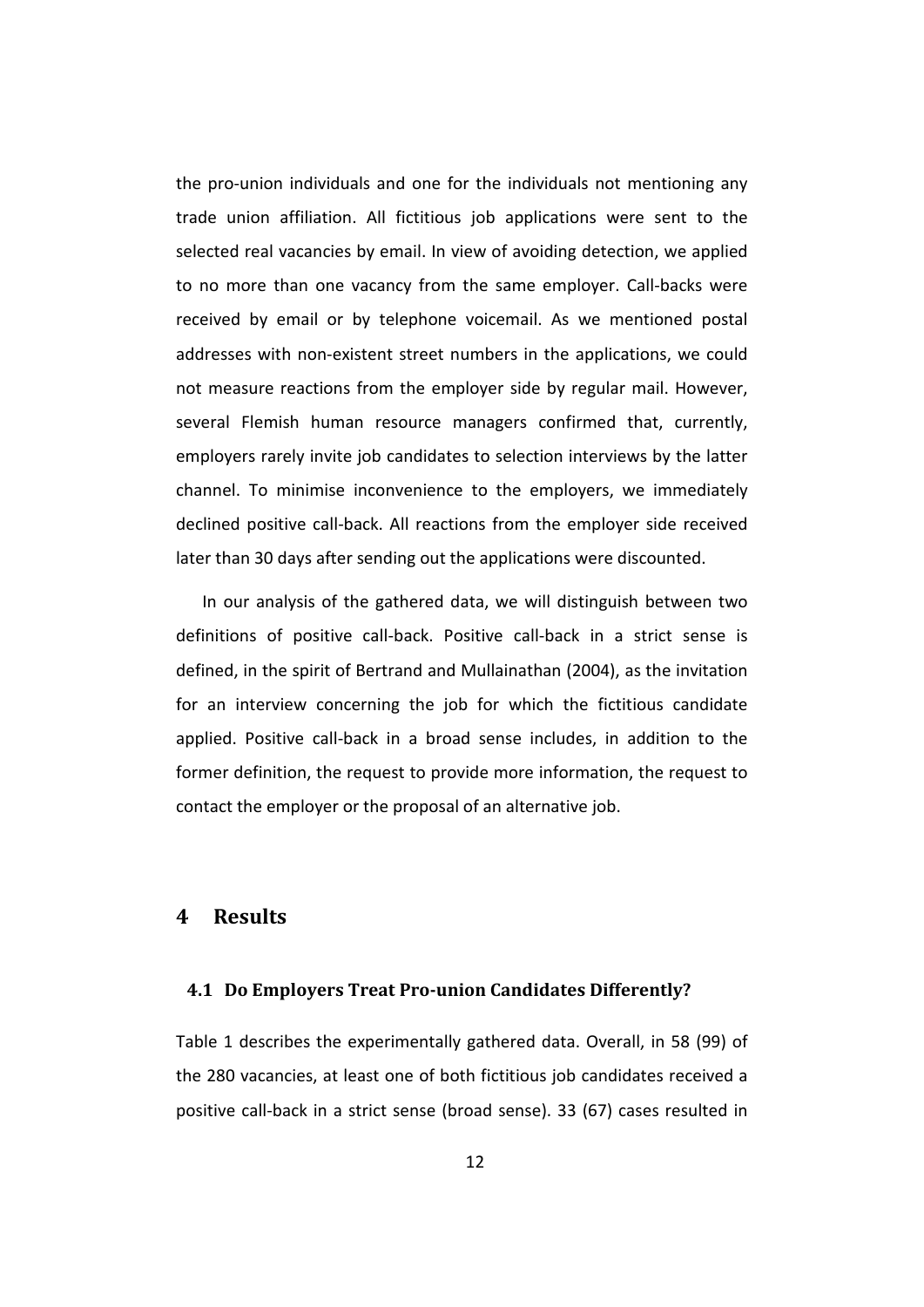an invitation (any positive reaction) for both the candidate not mentioning youth union membership and the candidate mentioning youth union membership, 18 (19) cases in an invitation for only the former candidate and 7 (13) cases in an invitation for only the latter candidate.

#### **TABLE 1 ABOUT HERE.**

The net discrimination rate is then calculated by (i) subtracting the number of applications for which the candidate mentioning union membership was preferred from the number of applications for which the candidate not mentioning union membership was preferred and (ii) dividing the result by the number of application pairs in which at least one candidate received a positive call-back. The result is a net measure of the number of discriminatory acts a pro-union applicant could expect to encounter per application for which at least one candidate received a positive call-back. At the level of the total sample, the net discrimination rate is 0.19 when adopting the strict definition of positive call-back. A standard  $\chi^2$  test of the hypothesis that the candidates mentioning and not mentioning union membership were treated unfavourably equally often is rejected at the 5% significance level. The corresponding statistic for the broad definition of positive call-back, that is receiving any positive reaction, is 0.06, which is not significantly different from 0.

An alternative measure for unequal treatment, in the spirit of Bertrand and Mullainathan (2004), is the positive call-back ratio. This ratio is calculated by dividing the percentage of applications for which candidates not mentioning union membership received a positive call-back by the corresponding percentage for candidates mentioning youth union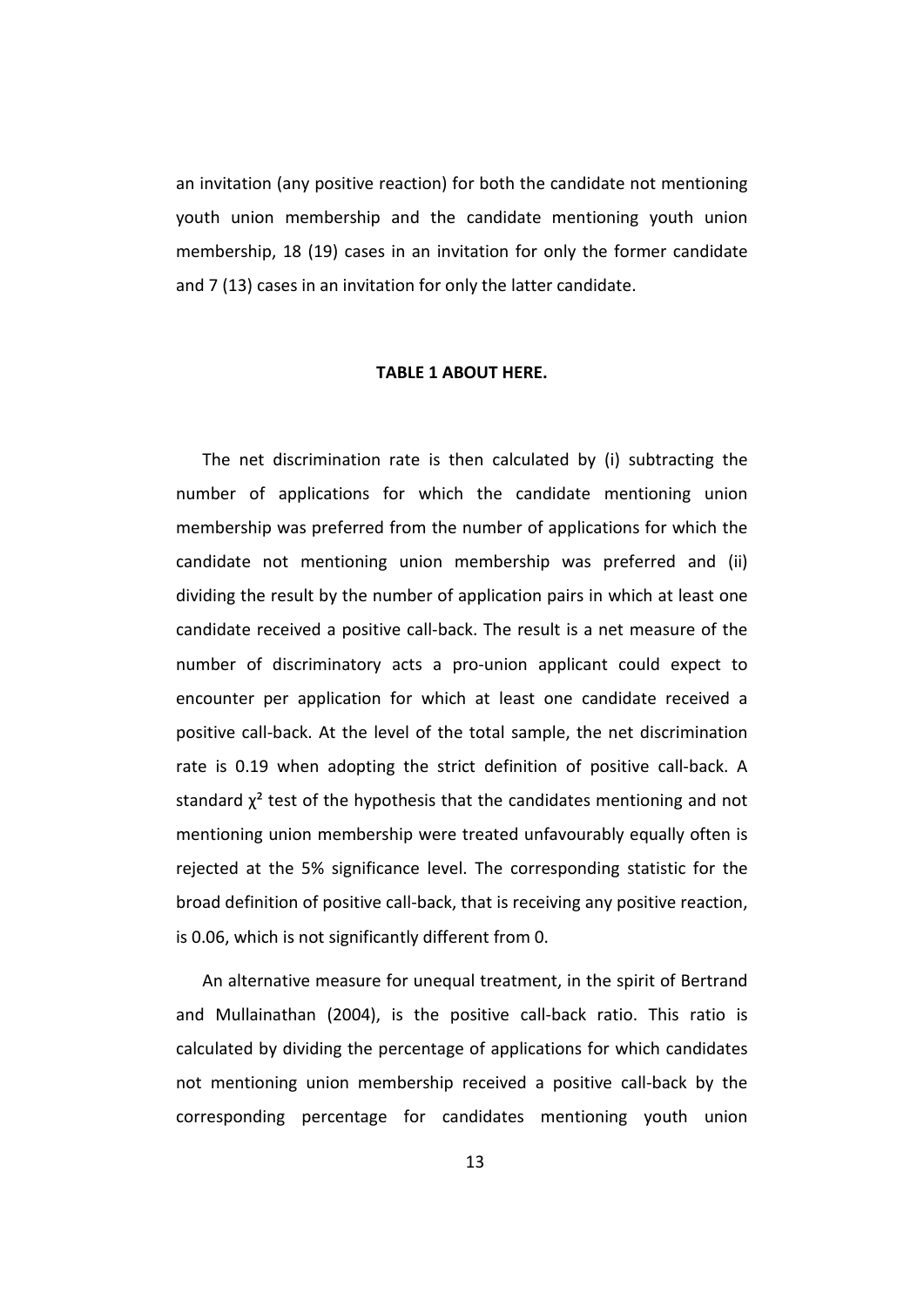membership. The resulting ratio is 1.28 using the strict sense definition of positive call-back. This positive call-back ratio is significantly different from 1 at the 5% significance level. This ratio's value indicates that the candidates in our experiment with no disclosed union affiliation received 28% more invitations for a job interview concerning the job for which they applied. Stated otherwise, pro-union candidates received 22% less invitations than their counterparts not mentioning union membership.<sup>[5](#page-13-0)</sup> The positive call-back ratio following the broad sense definition of positive call-back is 1.08 and not significantly different from 1.

Based on both the outlined net discrimination rate and the positive callback ratio, we conclude that there is evidence of unequal treatment against pro-union job candidates in the jobs for which we applied in the Flemish job market. We find, however, only unequal treatment with respect to the probability of getting an invitation for a job interview and not of getting any positive reaction. Additionally, taken together, these findings point in the direction of a preference for candidates not mentioning any union affiliation as the combination of these findings is partly the result of the fact that in 15% of the vacancies for which the prounion applicant gets only a positive call-back in the broad sense, the applicant not mentioning any union affiliation is immediately invited for a job interview. The non-significant positive call-back ratio in the broad sense might just point at a polite brush-off of the pro-union candidates.

<span id="page-16-0"></span> $5$  0.22 = 1 – 1/1.28.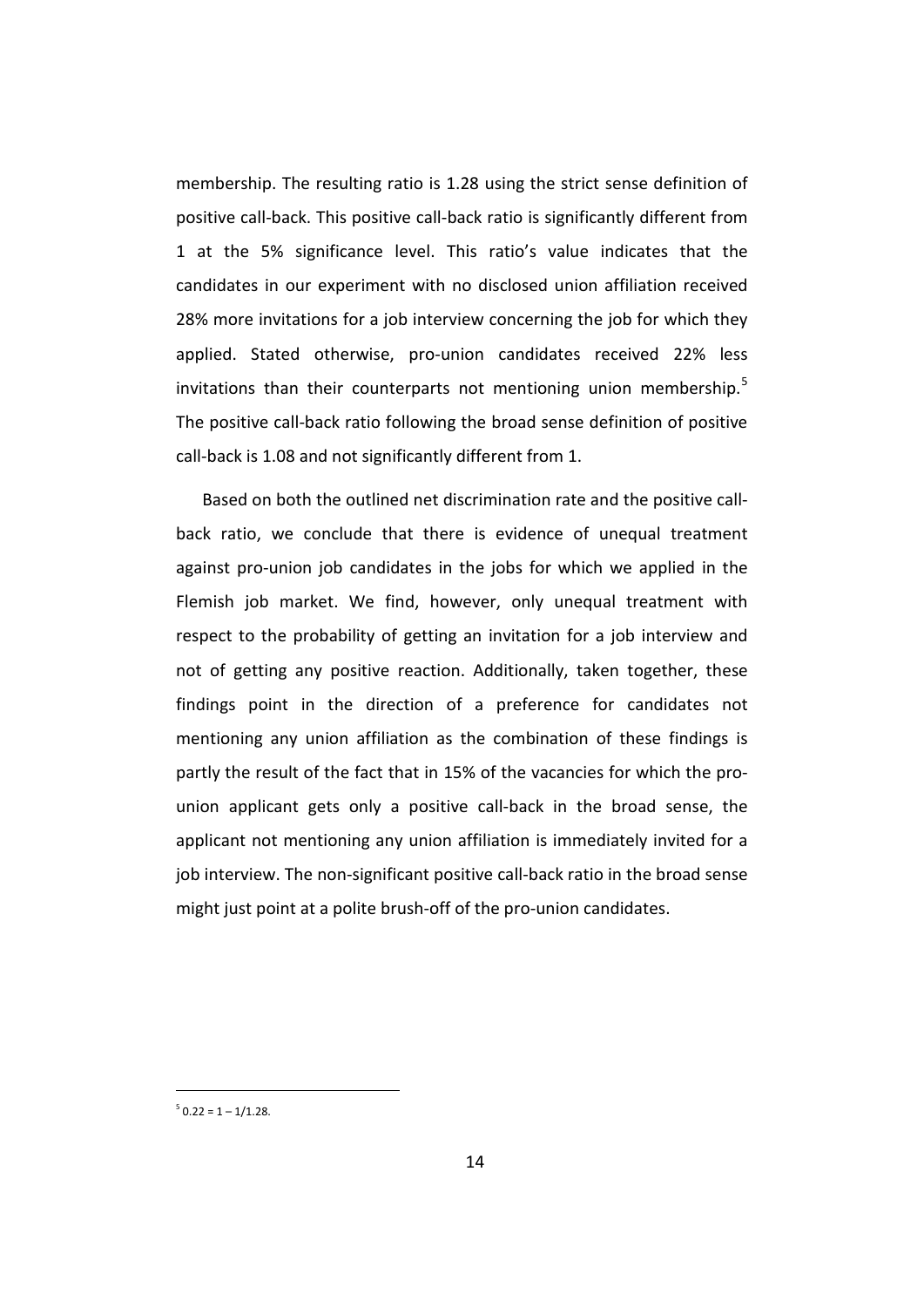## **4.2 Is Unequal Treatment Heterogeneous by Union Density and Firm Size?**

To test whether unequal treatment is heterogeneous by the union density within the sector of the firm and by the size of this firm, the experimentally gathered data were matched with external statistics on these characteristics. This matching was realised by first looking up the company mentioned in the vacancy within the company database of the Flemish financial-economic magazine Trends (http://trendstop.knack.be). In this database, the sector of the firm could be found. The union density within the sector (at the 2-digit NACE 1.1 level) was proxied by its average number of unionised respondents in Round 1 to Round 5 (related to the period 2002-2010) of the European Social Survey. $6$  Based on the company number, which could also be found in this database of Trends, the firm size, proxied by the average number of workers in full-time equivalents in 2011, was looked up in the database of Bel-first (Bureau Van Dijk). Taking into account the missing values in the databases of Trends and Bel-first, we were able to construct the union density measure for 67% of the vacancies and the firm size measure for 59% of the vacancies.

The gathered variables on union density and firm size may correlate with other employer characteristics, so that descriptive analyses in the spirit of the ones presented in the former section based on subsamples of the data by union density within the sector of the firm and by the firm's size are not very informative. Therefore, we conduct a regression analysis in which we attempt to take into account potential confounders of the impact of union density and firm size on discrimination of pro-union

<span id="page-17-0"></span> $6$  This proxy was constructed and supplied by Guy Van Gyes (KU Leuven). NACE 1.1 refers to the Statistical Classification of Economic Activities in the European Community as revised in 2002.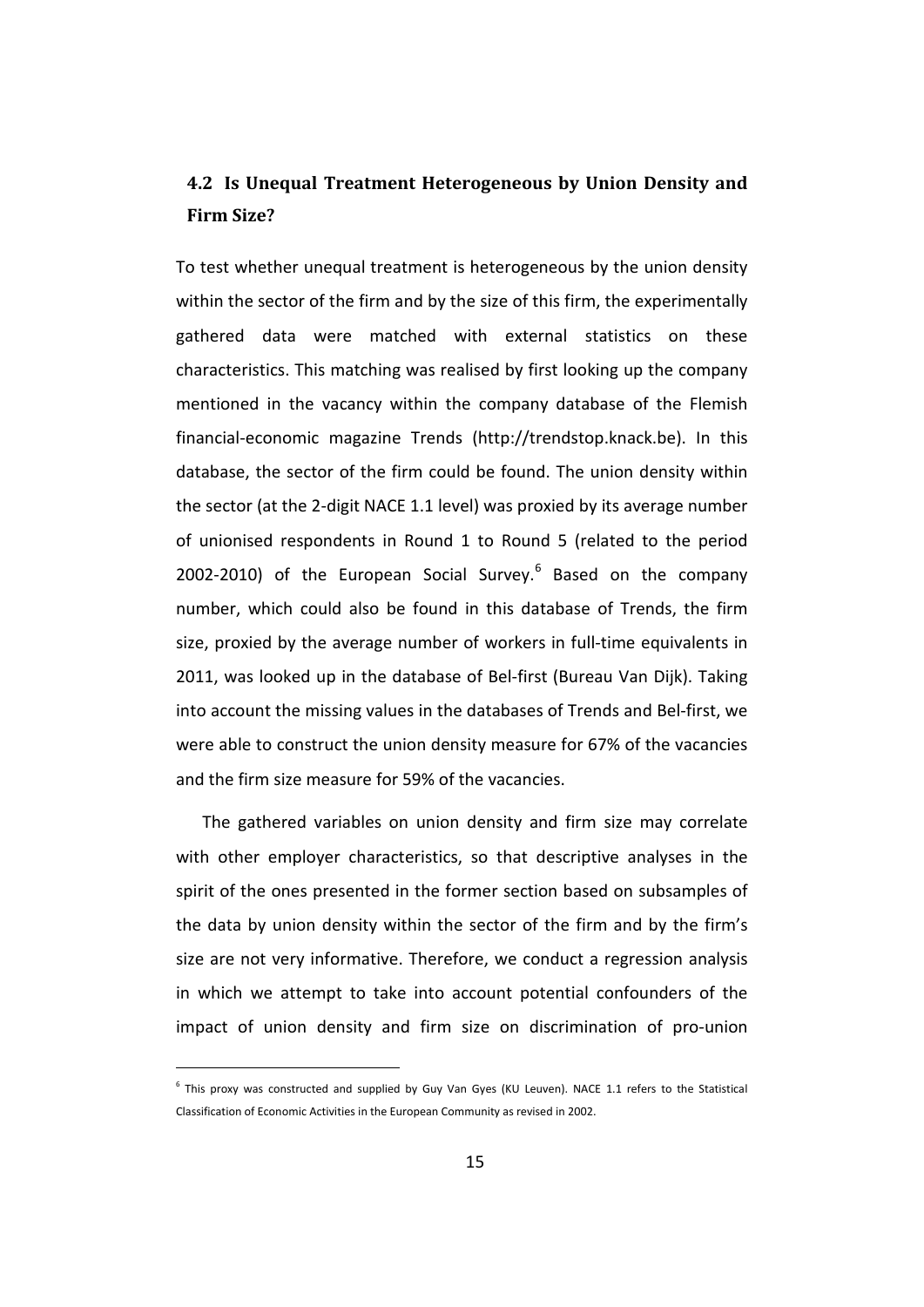candidates. In this respect, Schnabel (2013) shows that union density is positively related to the business cycle (i.e., growing procyclically), public sector employment and firm size. Given the short period of our experiment and the fact that we only selected vacancies in the private sector, the relationship between union density and discrimination against pro-union applicants we find may not be confounded with the correlation between union density on the one hand and business cycle and public nature of the sector on the other hand. However, Schnabel's (2013) evidence underlines the importance of including both union density and firm size within one regression specification.

Table 2 and Table 3 present our regression results. We regress the outcome of positive call-back in a strict sense (Table 2) and in a broad sense (Table 3) on various sets of key and control variables by means of a linear probability model with resume fixed effects.<sup>[7](#page-17-0)</sup> For reasons of comparability of the regression results, all explanatory variables that are interacted with "Union membership" are normalised by subtracting their mean among the population of candidates mentioning youth union membership and, for continuous variables, by dividing the result by their standard deviation among the same population. We do not include these variables without an interaction with disclosed youth union membership as they are constant at the resume type level and therefore controlled by our fixed-effects estimations. In what follows, we first focus on the results outlined in Table 2. Afterwards, we compare these results with the ones in Table 3.

 $<sup>7</sup>$  Controlling for random effects leads to the same conclusions.</sup>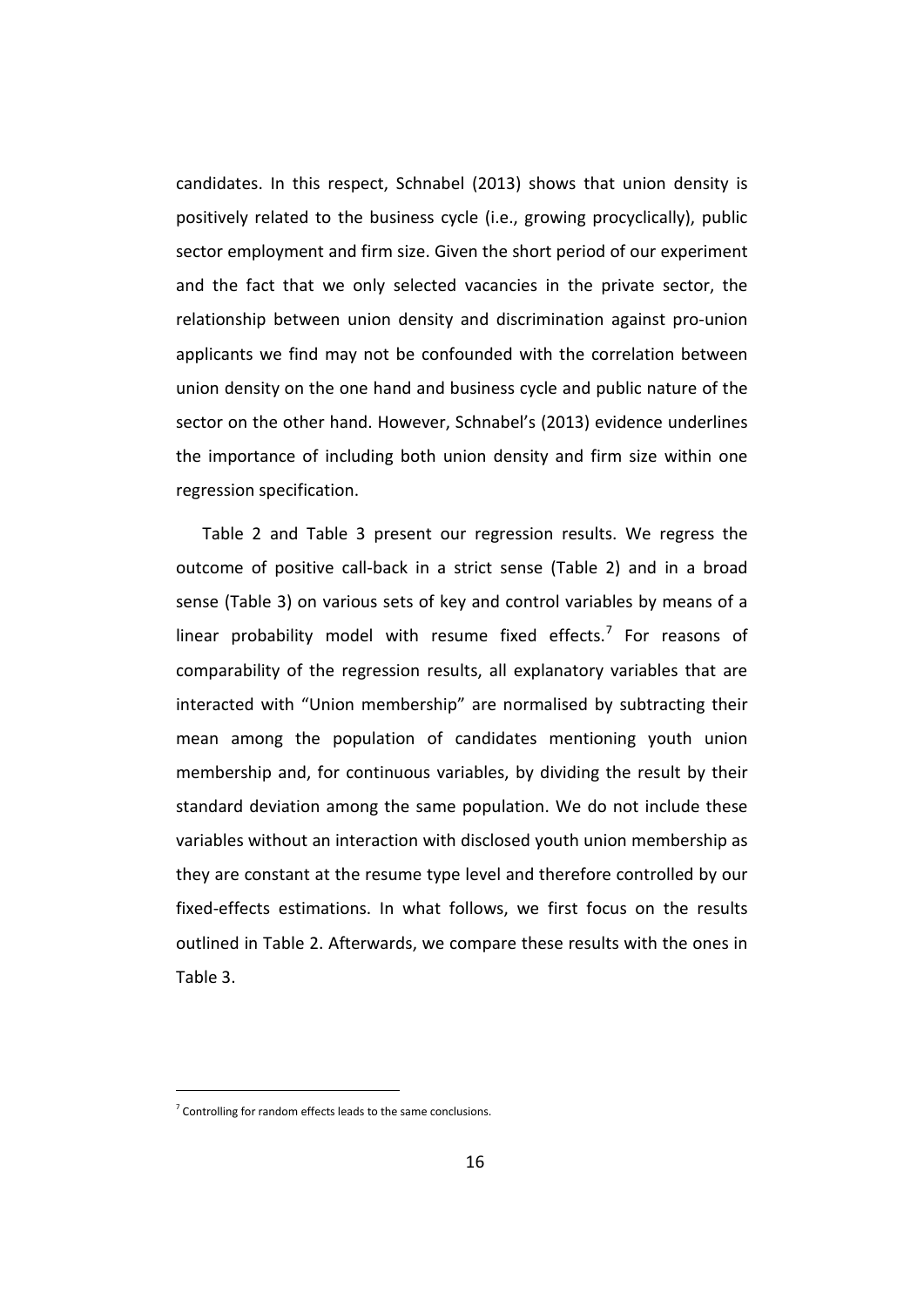#### **TABLE 2 ABOUT HERE.**

#### **TABLE 3 ABOUT HERE.**

First, in regression (1), we only include union membership disclosure as an explanatory variable. We find that revealing this membership lowers the chance of a job interview invitation by approximately 4 percentage points. Obviously, this outcome equals the difference between the positive callback rates in a strict sense among the treated and control candidates mentioned in Section 4.1.

Second, in regression (2), we interact union membership disclosure with the union density in the sector of the firm. We get, in line with the expectations outlined in Section 1, a significantly negative effect of this interaction variable on the probability of getting an invitation for a job interview. Increasing the union density within the sector with one standard deviation lowers the chance of an interview invitation by approximately 6 percentage points for pro-union candidates. In addition, by introducing this interaction variable – and ipso facto regressing on a smaller sample for which the union density variable could be constructed  $-$  the indicator variable for union membership disclosure becomes insignificant.

Third, in regression models (3) and (4), we interact union membership disclosure with proxies of the firm size. In model (3), we adopt the natural logarithm of the average number of workers in full-time equivalents in 2011. In model (4), we follow the European Commission's division of firms in micro (less than 10 workers), small (10 or more workers but less than 50 workers) and (middle-)large firms (50 or more workers) by introducing a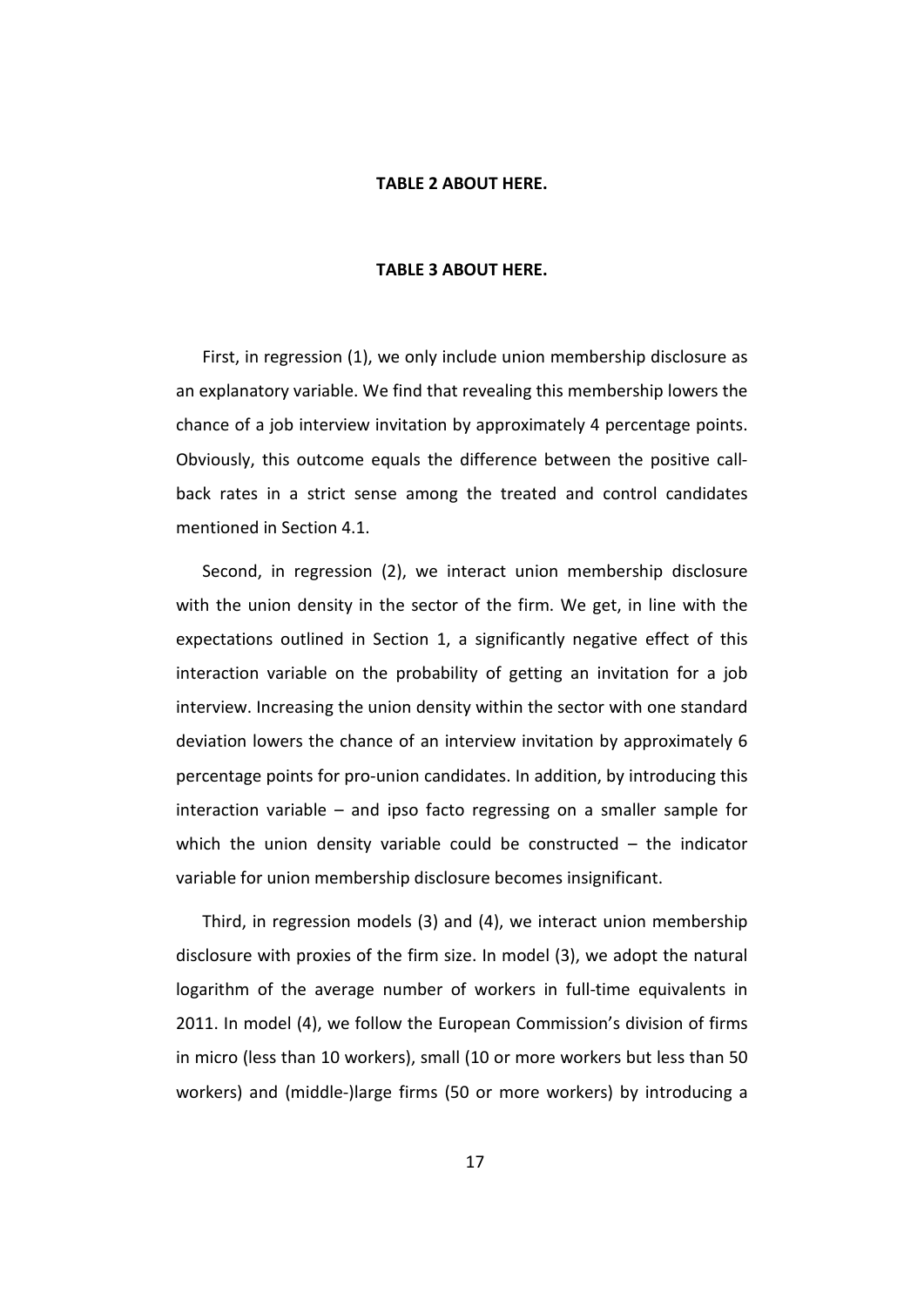dummy capturing firms with 10 or more workers and a dummy capturing firms with 50 or more workers. Relevant in this context is that in Belgium a private firm is obliged to install a labour council (a consultative body between the employer and his employees) when this firm employs 50 or more workers. However, neither in column (3) nor in column (4) do we obtain significant effects for the firm size variables. The same is true when we adopt other specifications including quadratic terms or introducing dummies based on other firm size thresholds.

In regression (5), we combine the variables on union density and firm size included in regressions (2) and (3). Last, in regression (6), we extend regression model (5) with additional interaction variables capturing the occupation, the gender of the recruiter, the contract characteristics mentioned in the vacancy and the particular trade union mentioned in the application. These approaches lead to an even greater magnitude for the interaction between disclosed union membership and union density in the sector. In addition, no other interaction variables are significant.

The same pattern of results is observed when using the positive callback in a broad sense as an outcome variable. However, one remarkable result in column (6) of Table 3 is that we obtain a lower chance on any positive reaction for pro-union candidates who reveal their affiliation with the Socialist trade union. This finding can be explained by the fact, mentioned in Section 2, that the Socialist union in Belgium is characterised, more than its Christian and Liberal counterparts, by a tradition of confrontation rather than of collaboration with employers.

18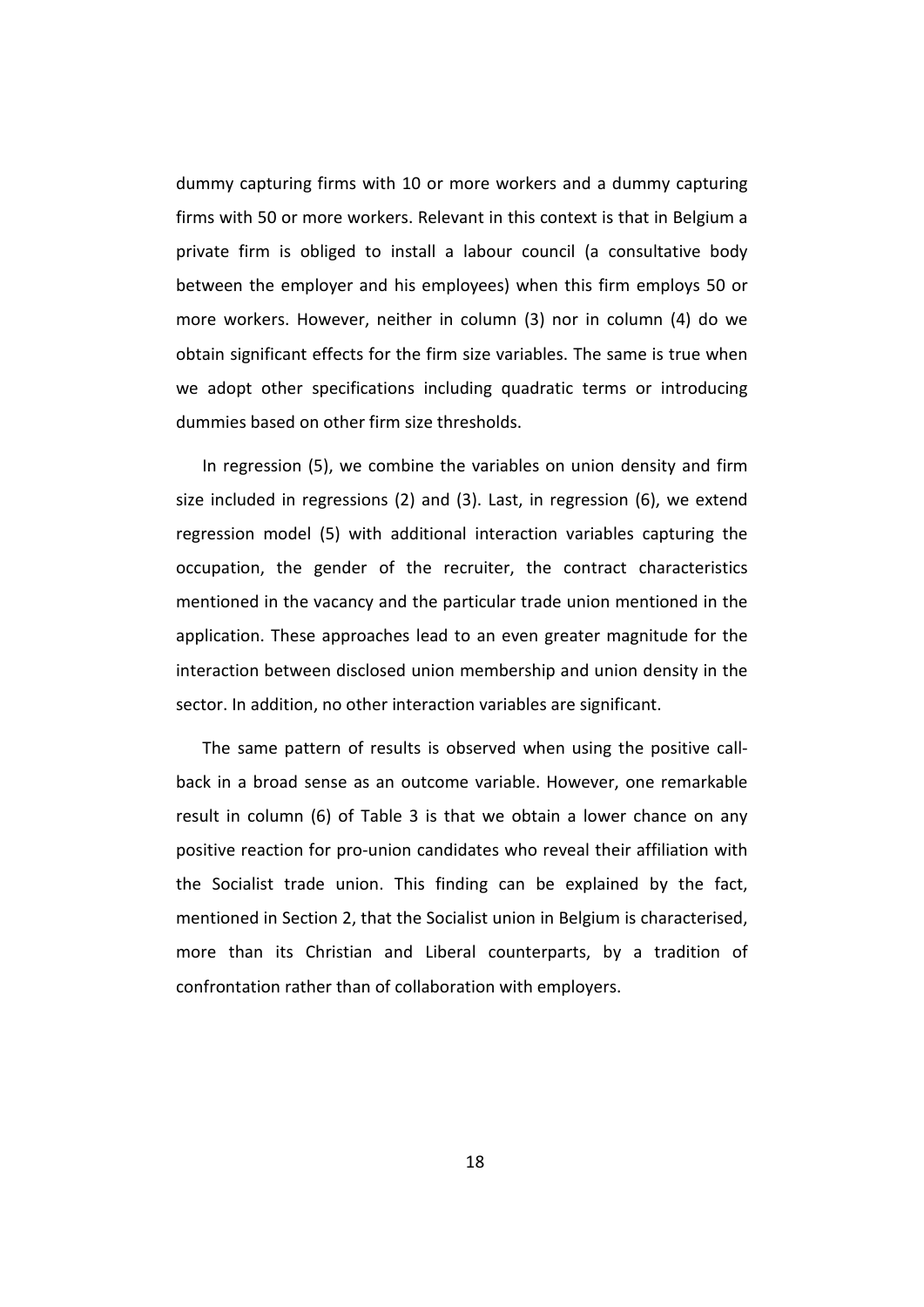### **5 Conclusions**

We reported on the design and the results of a field experiment in which fictitious job applications with randomised disclosure of pro-unionism were sent to real job openings for operators, administrative clerks, industrial engineers and management assistants in Flanders. We found that, overall, the fictitious job candidates in our experiment who disclosed their membership of the youth wing of a labour member obtained 22% less invitations for a job interview. In addition, and in line with our theoretical expectations, our results showed that unfavourable treatment of pro-union candidates was more outspoken in sectors with high levels of union density. Last, we did not find any robust relation between the size of the job posting firm and its discriminatory behaviour.

We acknowledge several research limitations of this study. First, we test for unequal treatment only within the mentioned occupations and only within the jobs posted in the database of the Public Employment Agency of Flanders. It is possible that discrimination of pro-union candidates is more (or less) apparent in sectors other than those covered. However, as this limitation is expected to cause a similar shift in the discrimination measures in sectors with low and high union densities and for jobs of small and large firms, this should not bias the conclusions at the end of the previous paragraph.

Second, our experimental design is effective only in demonstrating potential unequal treatment in the initial stage of the recruitment process. Thereby, we cannot translate our research results into divergences in job offers and wages, let alone in job dismissals. However, Bertrand and Mullainathan (2004) argue that to the extent that the recruitment process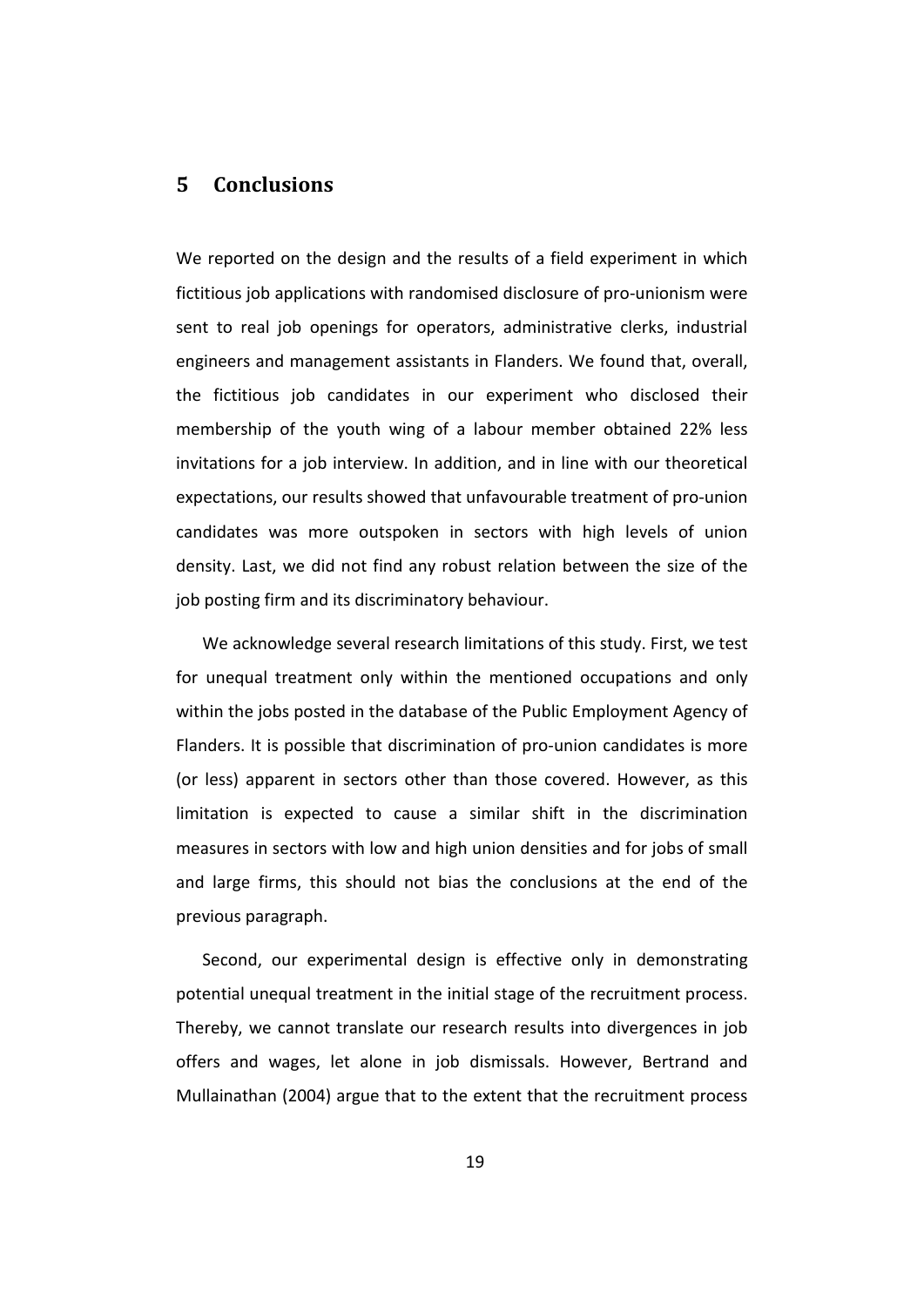has even important frictions, one would expect that reduced rates in first positive reactions would translate into reduced job offers and lower earnings. Moreover, for employers it seems to be rational to only invite candidates with a substantial probability of getting the posted job.

Third, for methodological reasons outlined in Section 3.3, we chose revealed membership of the youth wing of a trade union as a treatment, while the existing literature on the relationship between unionism on the one hand and economic performance and labour market discrimination on the other hand is related to classical trade unions and the "mother" wing membership. However, one should keep in mind that, as mentioned in Section 2, these youth members are automatically also members of the mother wing of the union. Moreover, we believe that revealed youth wing membership is a signal of union affiliation and union support – the signal with the effect that we wanted to estimate – that is at least as unambiguous as mother wing membership. Therefore, the treatment effects we present in this paper might serve as an upper bound for the effect of revealed classical union membership.

### **References**

Ajzen, M. (2013). *Belgium: Industrial relations profile*. Dublin: European Industrial Relations Observatory.

Artz, B. (2010). 'The Impact of Union Experience on Job Satisfaction'. *Industrial Relations*, 49: 387–405.

Artz, B. (2012). 'Does the Impact of Union Experience on Job Satisfaction Differ by Gender?' *Industrial and Labor Relations Review*, 65: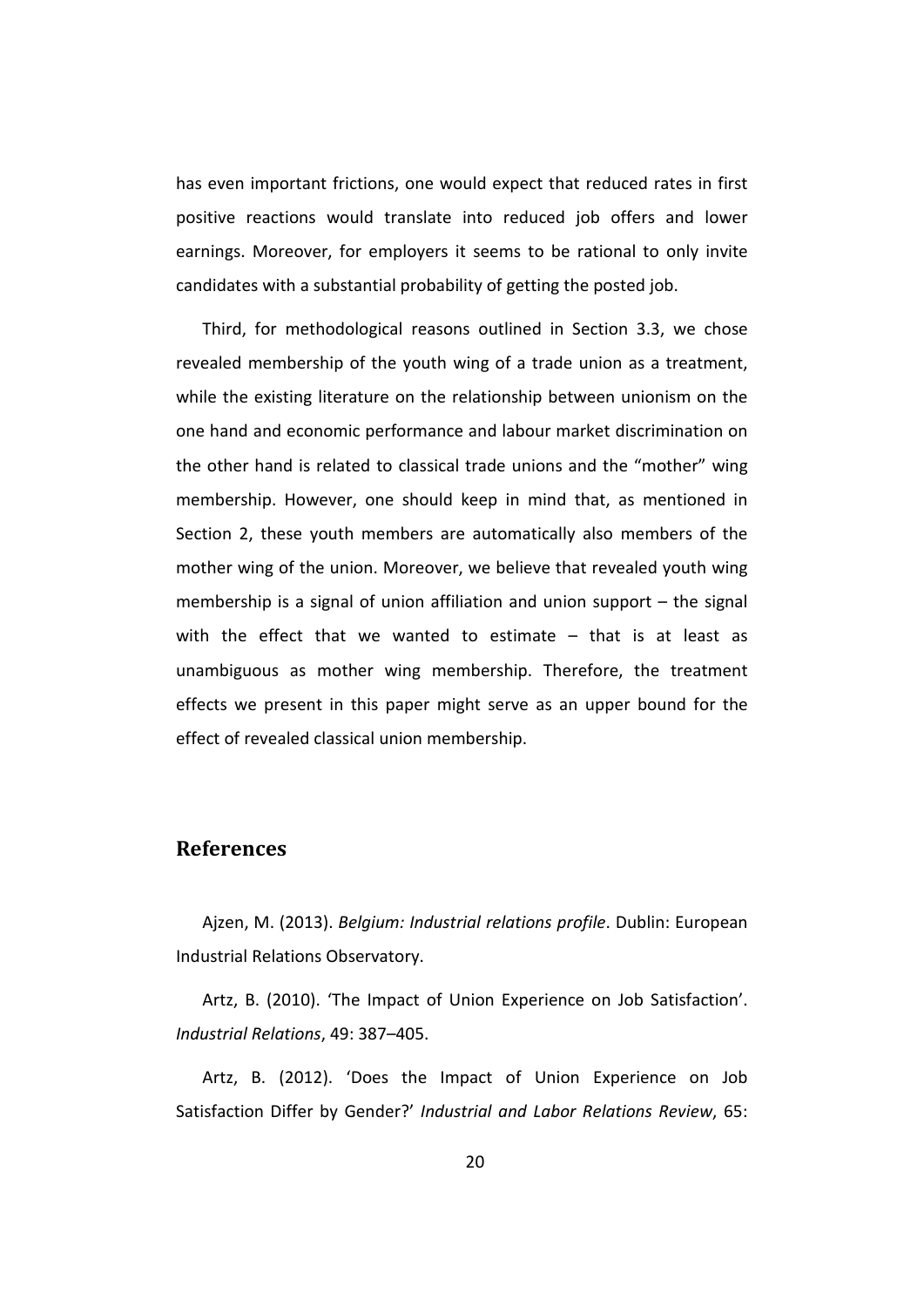225–245.

Bentham, K. J. (2002). 'Employer Resistance to Union Certification – A Study of Eight Canadian Jurisdictions'. *Relations Industrielles – Industrial Relations*, 57: 159–187.

Bertrand, M., Mullainathan, S. (2004). 'Are Emily and Greg more employable than Lakisha and Jamal? A field experiment on labor market discrimination'. *American Economic Review*, 94: 991–1013.

Brochu, P., Morin, L.-P. (2012). 'Union Membership and Perceived Job Insecurity: Thirty Years of Evidence from the American General Social Survey'. *Industrial and Labor Relations Review*, 65: 263–285.

Bryson, A., Forth, J., Laroche, P. (2011). 'Evolution or revolution? The impact of unions on workplace performance in Britain and France'. *European Journal of Industrial Relations*, 17: 171–187.

Cooke, W. N. (1985a). 'The Failure to Negotiate First Contracts: Determinants and Policy Implications'. *Industrial and Labor Relations Review*, 38: 163–178.

Cooke, W. N. (1985b). 'The Rising Toll of Discrimination Against Union Activists'. *Industrial Relations*, 24: 421–442.

Doucouliagos, C., Laroche, P. (2009). 'Unions and profits: a metaregression analysis'. *Industrial Relations*, 42: 650–691.

Drydakis, N. (2009). 'Sexual orientation discrimination in the labour market'. *Labour Economics*, 16: 364–372.

Dundon, T. (2002). 'Employer Opposition and Union Avoidance in the UK'. *Industrial Relations*, 33: 234–245.

Faniel, J., Vandaele, K. (2012). 'Implantation syndicale et taux de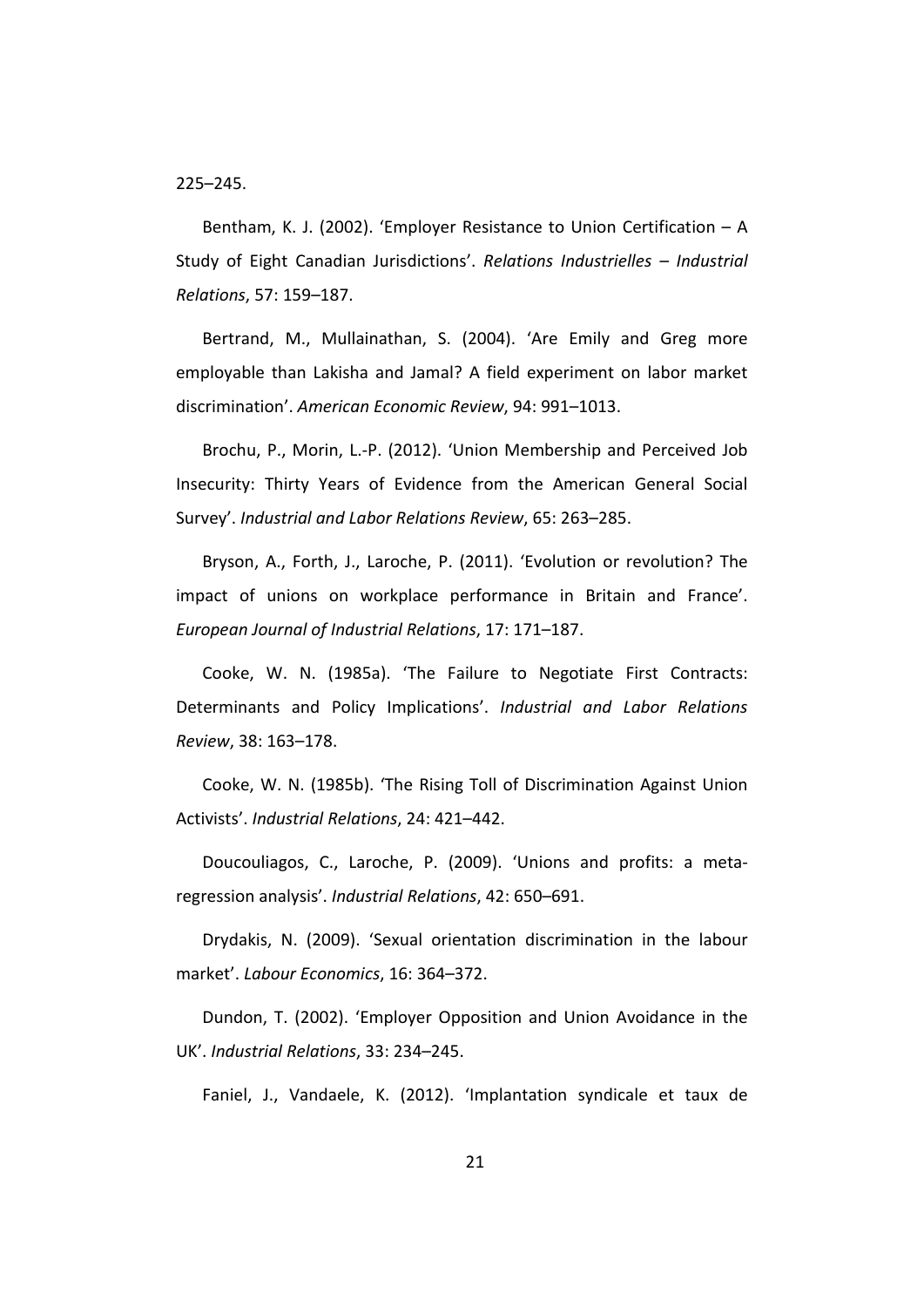syndicalisation (2000-2010)'. *Courrier hebdomadaire*, 2146.

Freeman, R. B., Kleiner, M. (1990). 'Employer Behavior in the Face of Union Organizing Drives'. *Industrial and Labor Relations Review*, 43: 351– 365.

Freeman, R. B., Kleiner, M. (1999). 'Do Unions Make Enterprises Insolvent'. *Industrial and Labor Relations Review*, 52: 510–527.

Fulton, L. (2011). *Worker representation in Europe*. Brussels: European Trade Union Institute.

Gall, G. (2004). 'British Employer Resistance to Trade Union Recognition'. *Human Resource Management Journal*, 14, 2: 36–53.

García-Serrano, C. (2009). 'Job Satisfaction, Union Membership and Collective Bargaining'. *European Journal of Industrial Relations*, 15: 91–111.

Goerke, L., Pannenberg, M. (2011). 'Trade union membership and dismissals'. *Labour Economics*, 18: 810–821.

Hatton, E. (2014). 'Temporary Weapons: Employers' Use of Temps Against Organized Labor'. *Industrial and Labor Relations Review*, 67: 88– 110.

Heery, E., Simms, M. (2010). 'Employer responses to union organizing: patterns and effects'. *Human Resource Management Journal*, 20: 3–22.

Hirsch, B. T. (2004). 'What Do Unions for Economic Performance?' *Journal of Labor Research*, 25: 415–455.

Hopkins, B. (2014). 'Explaining variations in absence rates: temporary and agency workers in the food manufacturing sector'. *Human Resource Management Journal*, 24: 227–240.

Kleiner, M. M. (1984). 'Unionism and Employer Discrimination: Analysis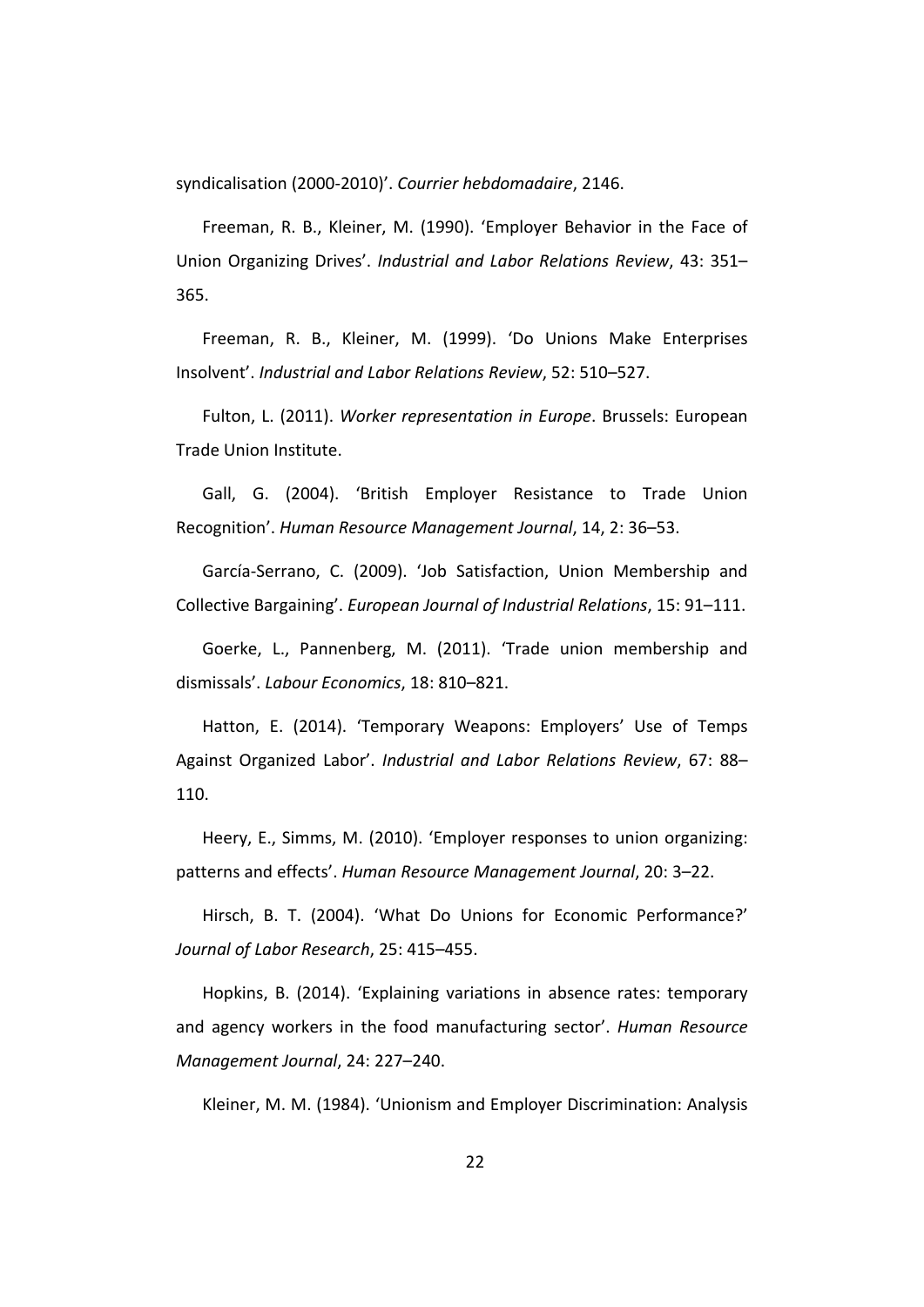of 8(a)(3) Violations'. *Industrial Relations*, 23: 234–243.

Krats, P., Brown, T. C. (2013). 'Unionised employee's reactions to the introduction of a goal-based performance appraisal system'. *Human Resource Management Journal*, 23: 396–412.

Lawler, J. J., West, R. (1985). 'Impact of Union-Avoidance Strategy in Representation Election'. *Industrial Relations*, 24: 406–420.

Leap, T. L., Hendrix, W. H., Cantrell, R. S., Taylor, G. S. (1990). 'Discrimination Against Prounion Job Applicants'. *Industrial Relations*, 29: 469–478.

Liagre, P. (2012). 'The Belgian case: an outlier in union density and membership'. *Mimeo*.

Mastekaasa, A. (2013). 'Unionization and Certified Sickness Absence: Norwegian Evidence'. *Industrial and Labor Relations Review*, 66: 117–141.

Morikawa, M. (2010). 'Labor unions and productivity: An empirical analysis using Japanese firm-level data'. *Labour Economics*, 17: 1030–1037.

Omey, E. (2013). *Arbeid en Tewerkstelling*. Ghent: Ghent University.

Redman, T., Snape, E., Bamber, G. J. (1990). 'Does Union Activity Damage Career Prospects? Implications For The Unionisation of Managers'. *Human Resource Management Journal*, 1: 1–16.

Rios-Avila, F., Hirsch, B. T. (2014). 'Unions, Wage Gaps, and Wage Dispersion: New Evidence from the Americas'. *Industrial Relations*, 53: 1– 27.

Saltzman, G. M. (1995). 'Job Applicant Screening by a Japanese Transplant: A Union-Avoidance Tactic'. *Industrial and Labor Relations Review*, 49: 88–104.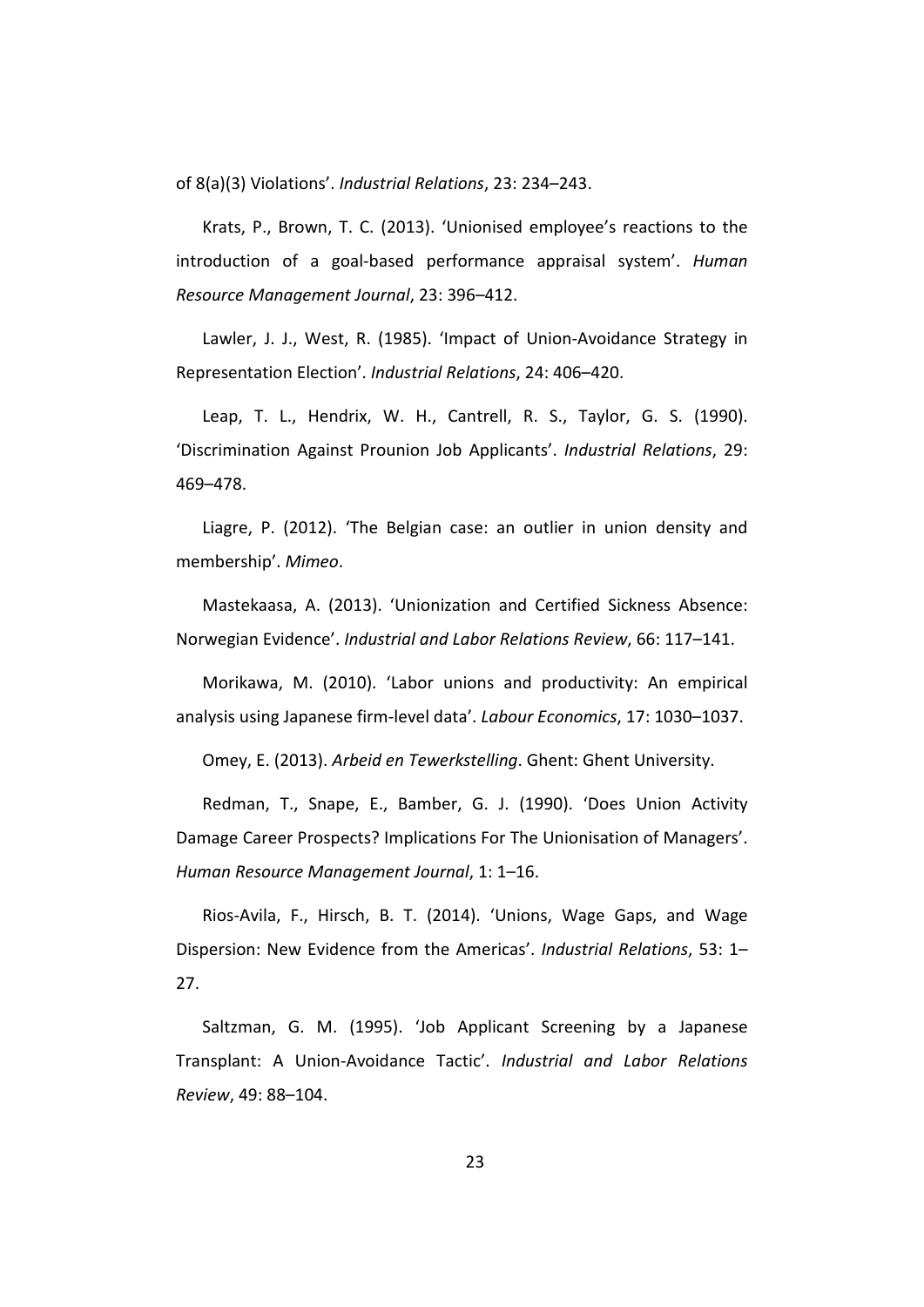Schnabel, C. (2013). 'Union membership and density: Some (not so) stylized facts and challenges'. *European Journal of Industrial Relations*, 19: 255–272.

Servais, J. M. (1977). 'Anti-union discrimination in the field of employment'. *International Labour Review*, 115: 293–303.

van den Broek, D. (2003). 'Recruitment Strategies and Union Exclusion in Two Australian Call Centres'. *Relations Industrielles – Industrial Relations*, 58: 515–536.

Van Rie, T., Marx, I., Horemans, J. (2011). 'Ghent revisited: Unemployment insurance and union membership in Belgium and the Nordic countries'. *European Journal of Industrial Relations*, 17: 125–139.

Vernon, G., Rogers, M. (2013). 'Where Do Unions Add Value? Predominant Organizing Principle, Union Strength and Manufacturing Productivity Growth in the OECD'. *British Journal of Industrial Relations*, 51: 1–27.

Woodhams, C., Lupton, B. (2006). 'Gender-based equal opportunities policy and practice in small firms: the impact of HR professionals'. *Human Resource Management Journal*, 16: 74–97.

24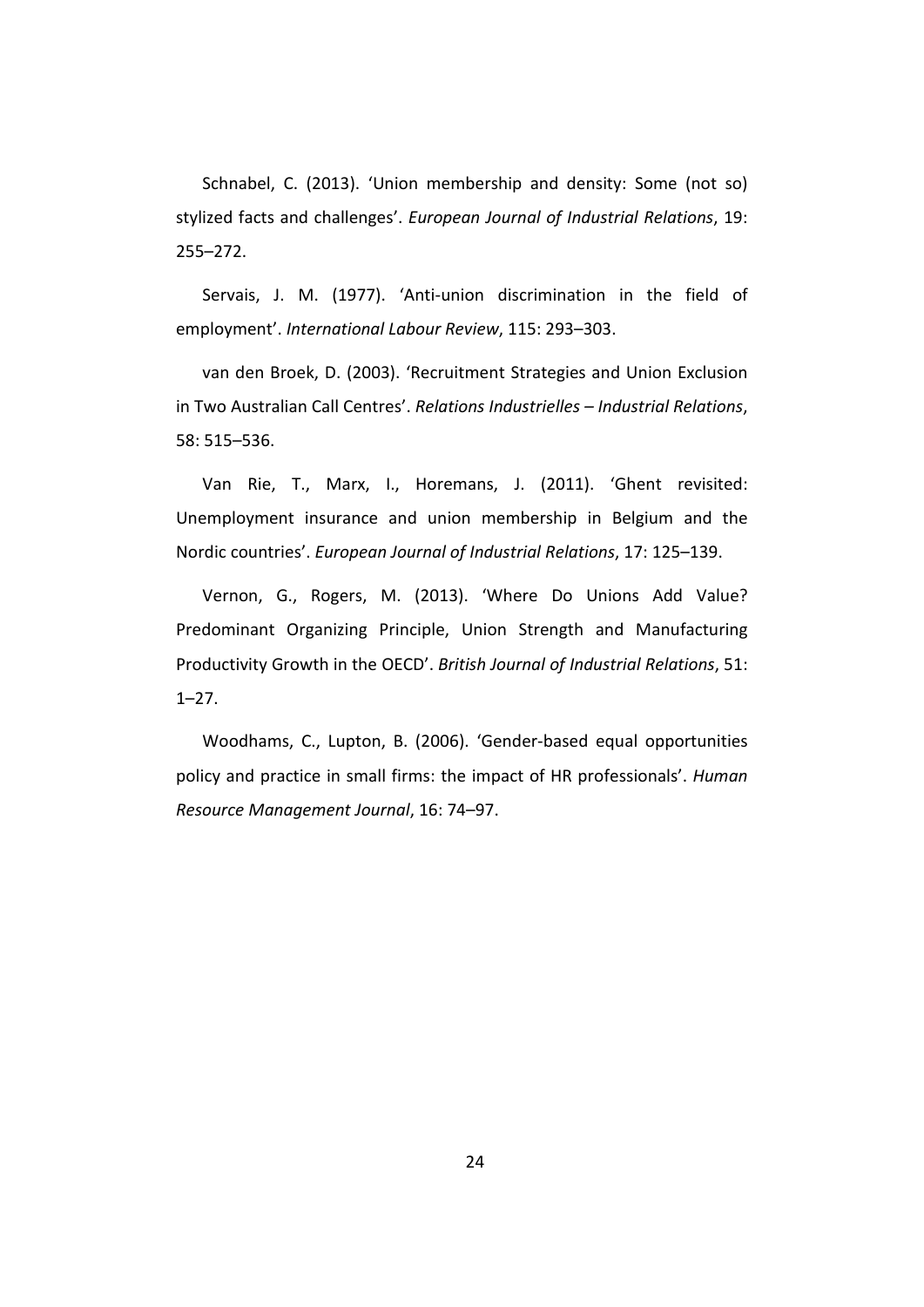|                                       | Jobs  |       | <b>Neither candidate</b><br><b>Both candidates</b><br>positive call-back<br>positive call-back |       | Only candidate<br>mentioning union<br>membership<br>positive call-back | <b>NDR</b> |       | <b>PCR</b> |       |  |
|---------------------------------------|-------|-------|------------------------------------------------------------------------------------------------|-------|------------------------------------------------------------------------|------------|-------|------------|-------|--|
|                                       | (No.) | (No.) | (No.)                                                                                          | (No.) | (No.)                                                                  |            |       |            |       |  |
| A. Positive call-back in strict sense | 280   | 222   | 33                                                                                             | 18    |                                                                        | $0.190**$  | 4.840 | $1.275**$  | 2.213 |  |
| B. Positive call-back in broad sense  | 280   | 181   | 67                                                                                             | 19    | 13                                                                     | 0.061      | 1.125 | 1.075      | 1.060 |  |

#### **Table 1: The Probability of Positive Call-back: Net Discrimination Rates and Call-Back Ratios.**

Notes. The net discrimination rate (NDR) is calculated by subtracting the number of applications for which the candidate mentioning union membership was preferred from the number of applications for which the candidate not mentioning union membership was preferred and dividing by the number of application pairs in which at least one candidate received a positive callback. The chi-square test for the NDR tests the null hypothesis that both candidates are treated unfavourably just as frequently. The positive call-back ratio (PCR) is calculated by dividing the percentage of applications for which candidates not mentioning union membership received a positive call-back by the corresponding percentage for candidates mentioning union membership. The t-test for the PCR tests the null hypothesis that the probability of a positive answer is the same for candidates from both groups. As two applicants contacted the same firm, the probability of the applicant not mentioning union membership receiving an invitation correlates with the probability of the applicant mentioning union membership receiving one. Therefore, standard errors are corrected for clustering of the observations at the vacancy level. \*\*\* (\*\*) ((\*)) indicates significance at the 1% (5%) ((10%)) significance level.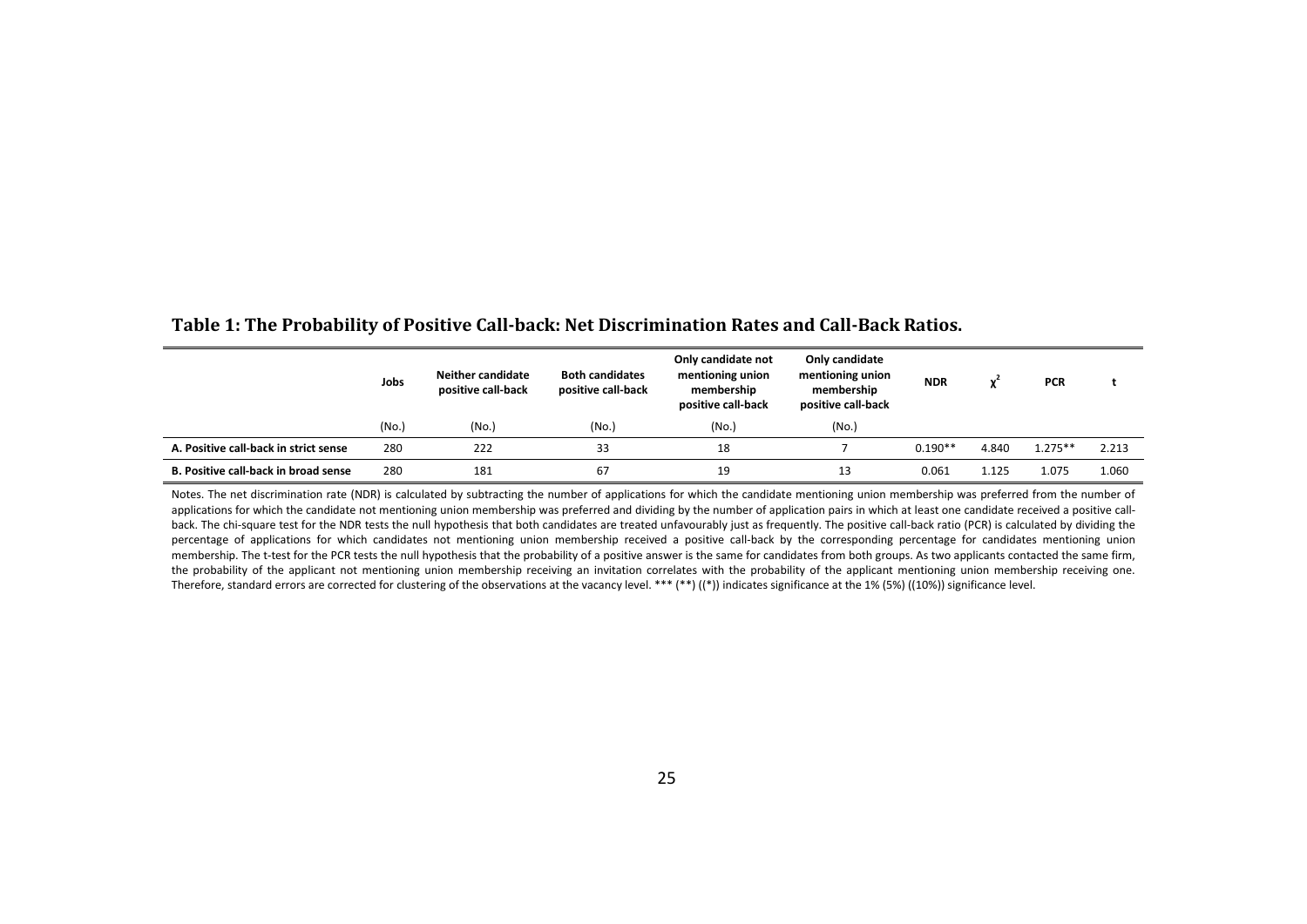|                                                           | (1)                | (2)                | (3)               | (4)               | (5)                 | (6)                |
|-----------------------------------------------------------|--------------------|--------------------|-------------------|-------------------|---------------------|--------------------|
| Union membership                                          | $-0.039**$ (0.019) | $-0.028(0.020)$    | $-0.024(0.021)$   | $-0.024(0.021)$   | 0.025(0.023)        | 0.027(0.022)       |
| Union membership x Union density in sector (normalised)   |                    | $-0.059**$ (0.023) |                   |                   | $-0.078***$ (0.027) | $-0.075**$ (0.030) |
| Union membership x Log (average FTE at firm) (normalised) |                    |                    | 0.003(0.020)      |                   | 0.008(0.026)        | 0.011(0.028)       |
| Union membership x Average FTE at firm > 10 (normalised)  |                    |                    |                   | 0.009(0.042)      |                     |                    |
| Union membership x Average FTE at firm > 50 (normalised)  |                    |                    |                   | 0.001(0.064)      |                     |                    |
| Union membership x Occupation: operator (normalised)      |                    |                    |                   |                   |                     | 0.033(0.068)       |
| Union membership x Occupation: clerk (normalised)         |                    |                    |                   |                   |                     | 0.045(0.045)       |
| Union membership x Occupation: engineer (normalised)      |                    |                    |                   |                   |                     | $-0.057(0.089)$    |
| Union membership x Recruiter: male (normalised)           |                    |                    |                   |                   |                     | $-0.045(0.046)$    |
| Union membership x Temporary contract (normalised)        |                    |                    |                   |                   |                     | $-0.002(0.045)$    |
| Union membership x Part-time contract (normalised)        |                    |                    |                   |                   |                     | $-0.057(0.059)$    |
| Union membership x Socialist union (normalised)           |                    |                    |                   |                   |                     | $-0.082(0.071)$    |
| Union membership x Christian union (normalised)           |                    |                    |                   |                   |                     | $-0.028(0.048)$    |
| Constant                                                  | $0.182***$ (0.009) | $0.134***(0.010)$  | $0.115***(0.011)$ | $0.115***(0.011)$ | $0.125***(0.012)$   | $0.125***(0.012)$  |
| Linear probability model                                  | x                  | x                  | x                 | x                 | x                   | x                  |
| Dependent variable: invitation to a job interview         | x                  | x                  | x                 | x                 | x                   | x                  |
| Vacancy fixed effects                                     | x                  | x                  | x                 | x                 | x                   | x                  |
| Observations                                              | 560                | 358                | 330               | 330               | 288                 | 288                |

### **Table 2: The Probability of Positive Call-back in Strict Sense: Regression Estimates.**

Notes. See Section 4.2 for a definition of the variables adopted in the regressions. Except for "Union membership", all variables are normalised by subtracting their mean among the population of candidates mentioning youth union membership. Continuous variables are further normalised by dividing by their standard deviation among the same subpopulation. Standard errors, corrected for clustering at the vacancy level, are in parentheses. \*\*\* (\*\*) ((\*)) indicates significance at the 1% (5%) ((10%)) level.